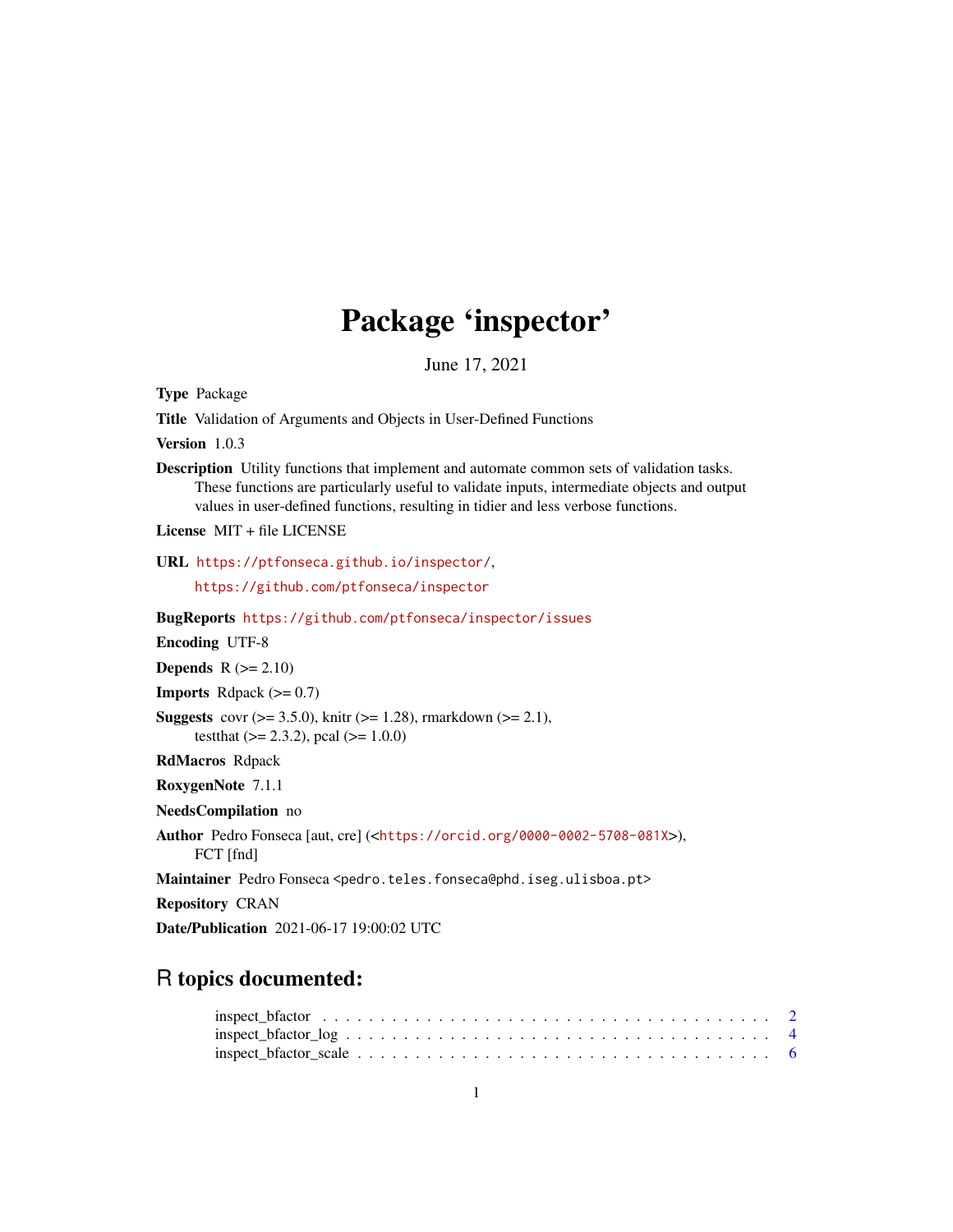# <span id="page-1-0"></span>2 inspect\_bfactor

| Index | 30 |
|-------|----|
|       |    |
|       |    |
|       |    |
|       |    |
|       |    |
|       |    |
|       |    |
|       |    |
|       |    |
|       |    |
|       |    |
|       |    |
|       |    |
|       |    |

<span id="page-1-1"></span>inspect\_bfactor *Validate vectors of Bayes factors*

# Description

inspect\_bfactor checks if an object is a numeric vector of valid Bayes factor values. This can be useful to validate inputs, intermediate calculations or outputs in user-defined functions.

# Usage

```
inspect_bfactor(x, allow_nas = TRUE, warning_nas = TRUE)
```
# Arguments

| $\mathsf{x}$ | An arbitrary object.                                                                                                                                                         |
|--------------|------------------------------------------------------------------------------------------------------------------------------------------------------------------------------|
| allow_nas    | Logical value. If TRUE then NA and NaN values in x are allowed. If FALSE,<br>execution is stopped and an error message is thrown in case there are NA or NaN<br>values in x. |
| warning_nas  | Logical value. If TRUE then the presence of NA or NaN values in x generates a<br>warning message. NA and NaN values pass silently otherwise (if allow_nas is<br>TRUE).       |

#### Details

inspect\_bfactor conducts a series of tests to check if x is a numeric vector of valid Bayes factor values. Namely, inspect\_bfactor checks if:

- x is NULL or empty.
- x is an atomic vector.
- x is numeric.
- x has NA or NaN values.
- The values of x are non-negative.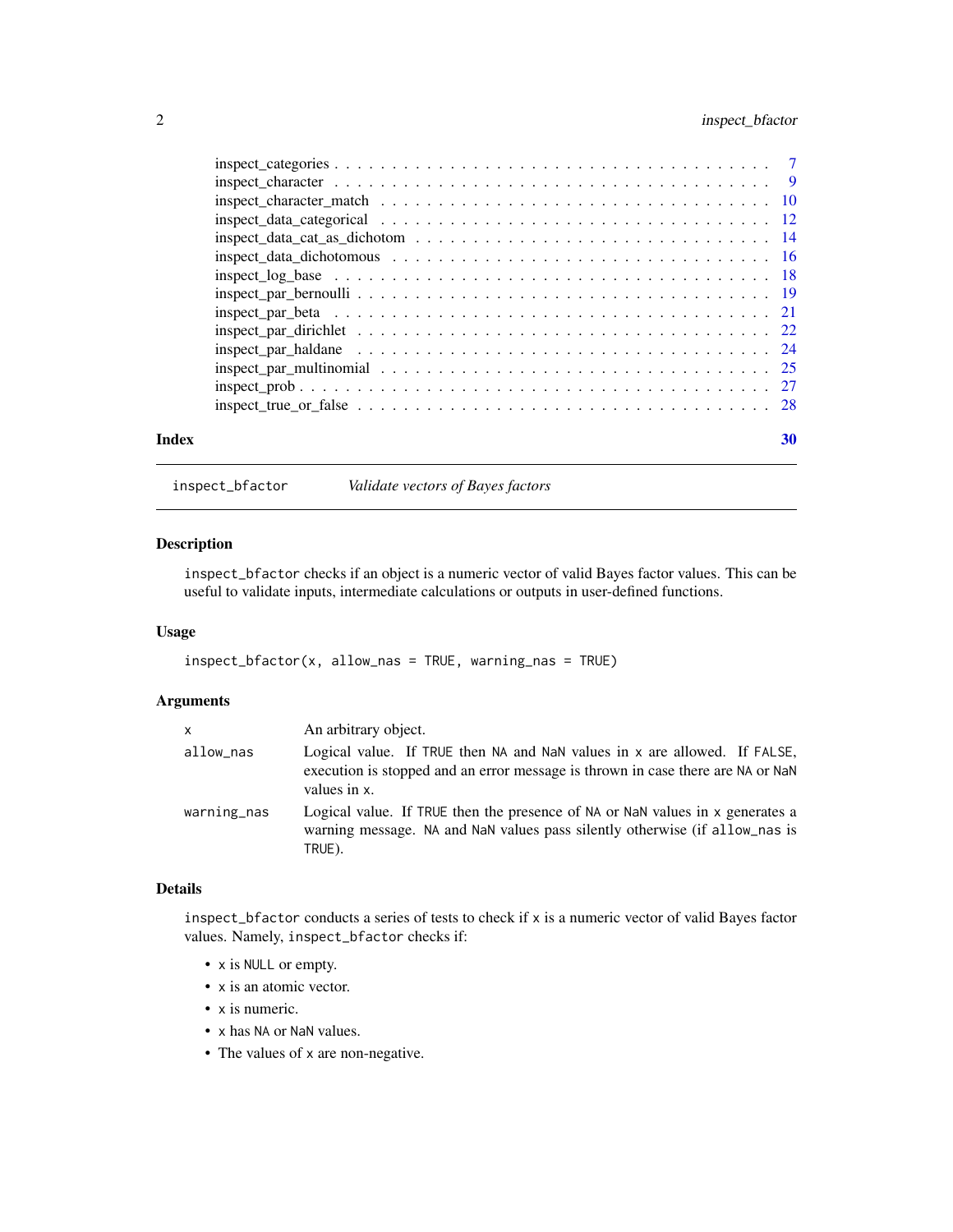# <span id="page-2-0"></span>inspect\_bfactor 3

# Value

inspect\_bfactor does not return any output. There are three possible outcomes:

- The call is silent if:
	- x is a numeric vector of valid Bayes factor values and there are no NA or NaN values in x.
	- $x$  is a numeric vector of valid Bayes factor values, there are some NA or NaN values in x, allow\_nas is set to TRUE and warning\_nas is set to FALSE.
- An informative warning message is given if x is a numeric vector of valid Bayes factor values, there are some NA or NaN values in x and both allow\_nas and warning\_nas are set to TRUE.
- An informative error message is thrown and the execution is stopped if:
	- x is not a numeric vector of valid Bayes factor values.
	- $x$  is a numeric vector of valid Bayes factor values, there are some in NA or NaN values in x and allow\_nas is set to FALSE.

# See Also

- [inspect\\_bfactor\\_log](#page-3-1) to check if an object is a numeric vector of valid logarithmic Bayes factor values.
- [bfactor\\_interpret](#page-0-0) for the interpretation of Bayes factors.
- [inspect\\_bfactor\\_scale](#page-5-1) to check if an object is a valid Bayes factor interpretation scale.

```
# Calls that pass silently:
x1 \leq -c(0, 0.5, 1, 10, 50, 100)x2 <- c(NA, 0.5, 1, 10, 50, 100)
inspect_bfactor(x1)
inspect_bfactor(x2, warning_nas = FALSE)
inspect_bfactor(x2, allow_nas = TRUE, warning_nas = FALSE)
# Call that throws an informative warning message:
y <- c(0.1, 0.2, NA, 0.4, 0.5)
try(inspect_bfactor(y))
try(inspect_bfactor(y, warning_nas = TRUE))
try(inspect_bfactor(y, allow_nas = TRUE, warning_nas = TRUE))
# Calls that throw informative error messages:
z <- c(-0.9, 0, 0.1, 0.2, 0.3, 0.4, 0.5)
try(inspect_bfactor(z))
mylist <- list(
 NULL, TRUE, factor(.5), matrix(0.5),
  "0.5", list(0.5), NA, NaN, numeric(0), -0.5, -5
)
try(inspect_bfactor(mylist[[1]]))
try(inspect_bfactor(mylist[[2]]))
try(inspect_bfactor(mylist[[3]]))
try(inspect_bfactor(mylist[[4]]))
try(inspect_bfactor(mylist[[5]]))
try(inspect_bfactor(mylist[[6]]))
```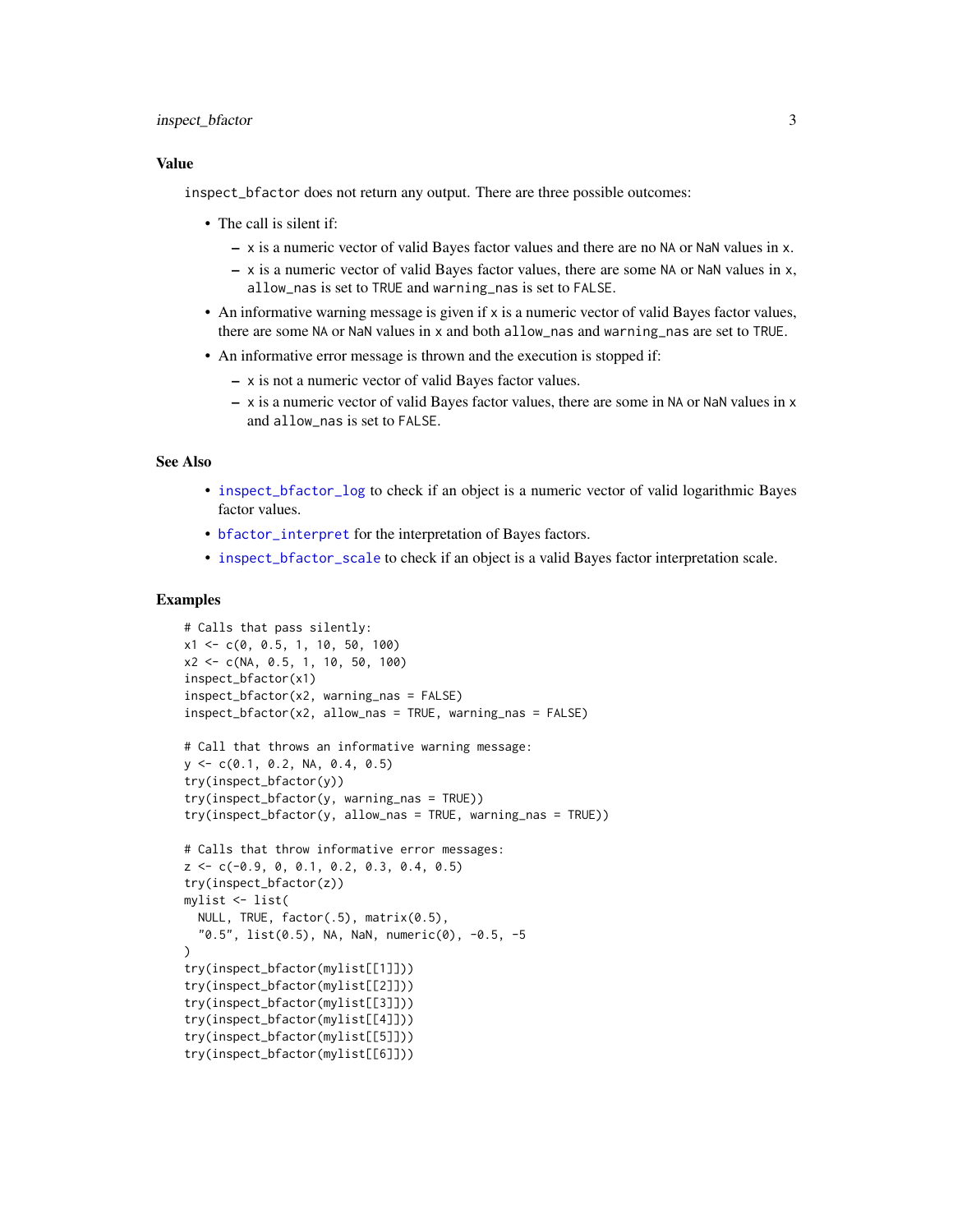```
try(inspect_bfactor(mylist[[7]]))
try(inspect_bfactor(mylist[[8]]))
try(inspect_bfactor(mylist[[9]]))
try(inspect_bfactor(mylist[[10]]))
try(inspect_bfactor(mylist[[11]]))
```
<span id="page-3-1"></span>inspect\_bfactor\_log *Validate vectors of logarithmic Bayes factors*

#### Description

inspect\_bfactor\_log checks if an object is a numeric vector of valid logarithmic Bayes factor values. This can be useful to validate inputs, intermediate calculations or outputs in user-defined functions.

#### Usage

inspect\_bfactor\_log(x, allow\_nas = TRUE, warning\_nas = TRUE)

# Arguments

| <b>X</b>    | An arbitrary object.                                                                                                                                                         |
|-------------|------------------------------------------------------------------------------------------------------------------------------------------------------------------------------|
| allow_nas   | Logical value. If TRUE then NA and NaN values in x are allowed. If FALSE,<br>execution is stopped and an error message is thrown in case there are NA or NaN<br>values in x. |
| warning_nas | Logical value. If TRUE then the presence of NA or NaN values in x generates a<br>warning message. NA and NaN values pass silently otherwise (if allow_nas is<br>TRUE).       |

#### Details

inspect\_bfactor\_log conducts a series of tests to check if x is a numeric vector of valid logarithmic Bayes factor values. Namely, inspect\_bfactor\_log checks if:

- x is NULL or empty.
- x is an atomic vector.
- x is numeric.
- x has NA or NaN values.

#### Value

inspect\_bfactor\_log does not return any output. There are three possible outcomes:

- The call is silent if:
	- x is a numeric vector of valid logarithmic Bayes factor values and there are no NA or NaN values in x.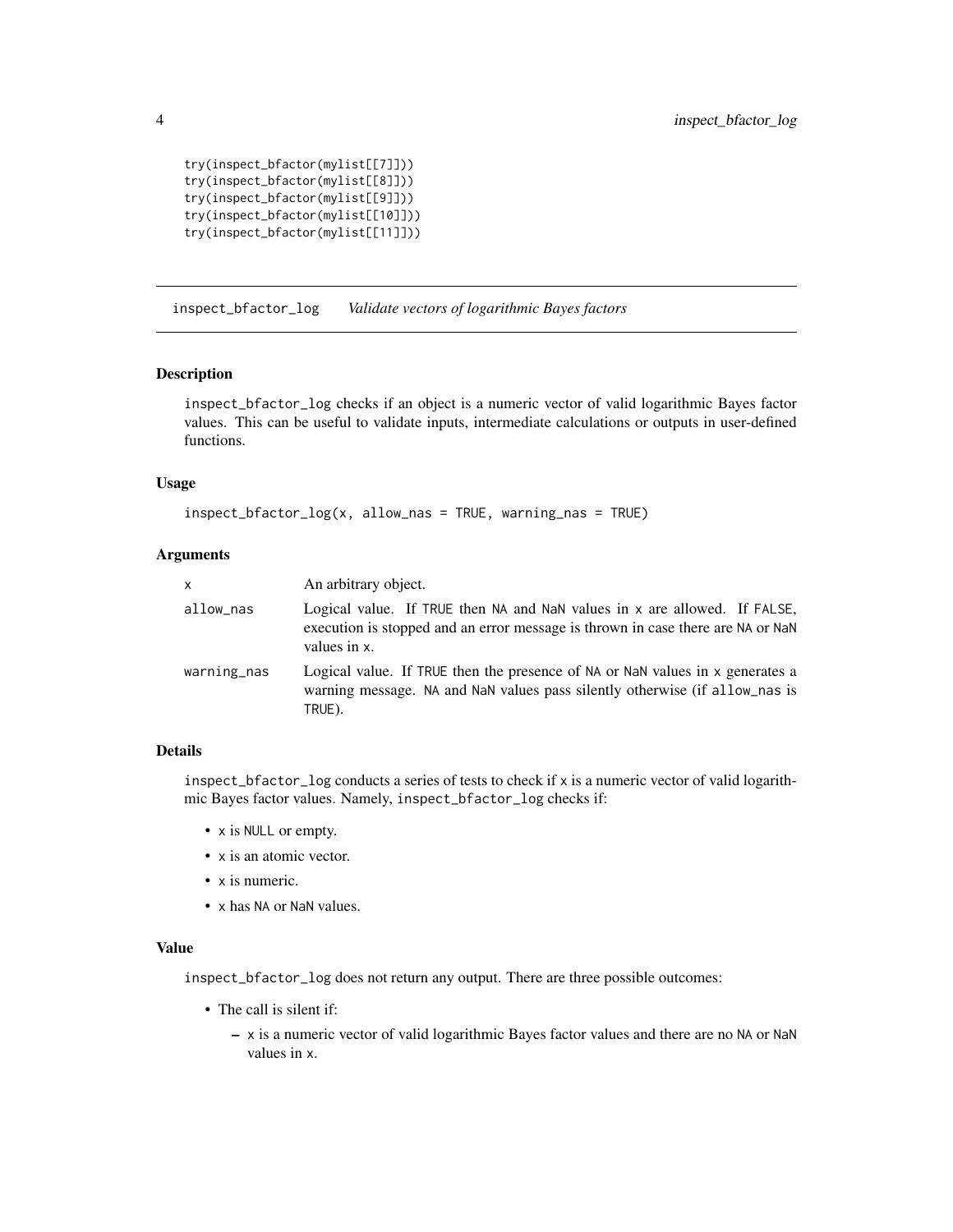- <span id="page-4-0"></span> $- x$  is a numeric vector of valid logarithmic Bayes factor values, there are some NA or NaN values in x, allow\_nas is set to TRUE and warning\_nas is set to FALSE.
- An informative warning message is given if x is a numeric vector of valid logarithmic Bayes factor values, there are some NA or NaN values in x and both allow\_nas and warning\_nas are set to TRUE.
- An informative error message is thrown and the execution is stopped if:
	- x is not a numeric vector of valid logarithmic Bayes factor values.
	- $x$  is a numeric vector of valid logarithmic Bayes factor values, there are some NA or NaN values in x and allow\_nas is set to FALSE.

# See Also

- [inspect\\_bfactor](#page-1-1) to check if an object is a numeric vector of valid Bayes factor values.
- [bfactor\\_log\\_interpret](#page-0-0) for the interpretation of the logarithms of Bayes factors.
- [inspect\\_bfactor\\_scale](#page-5-1) to check if an object is a Bayes factor interpretation scale.
- [inspect\\_log\\_base](#page-17-1) to check if an object is an eligible logarithmic base.

```
# Calls that pass silently:
x1 <- c(0, 0.5, 1, 10, 50, 100)
x2 <- c(NA, 0.5, 1, 10, 50, 100)
inspect_bfactor_log(x1)
inspect_bfactor_log(x2, warning_nas = FALSE)
inspect_bfactor_log(x2, allow_nas = TRUE, warning_nas = FALSE)
# Call that throws an informative warning message:
y <- c(0.1, 0.2, NA, 0.4, 0.5)
try(inspect_bfactor_log(y))
try(inspect_bfactor_log(y, warning_nas = TRUE))
try(inspect_bfactor_log(y, allow_nas = TRUE, warning_nas = TRUE))
# Calls that throw informative error messages:
mylist <- list(
 NULL, TRUE, factor(.5), matrix(0.5),
  "0.5", list(0.5), numeric(0), NA, NaN
)
try(inspect_bfactor_log(mylist[[1]]))
try(inspect_bfactor_log(mylist[[2]]))
try(inspect_bfactor_log(mylist[[3]]))
try(inspect_bfactor_log(mylist[[4]]))
try(inspect_bfactor_log(mylist[[5]]))
try(inspect_bfactor_log(mylist[[6]]))
try(inspect_bfactor_log(mylist[[7]]))
try(inspect_bfactor_log(mylist[[8]]))
try(inspect_bfactor_log(mylist[[9]]))
```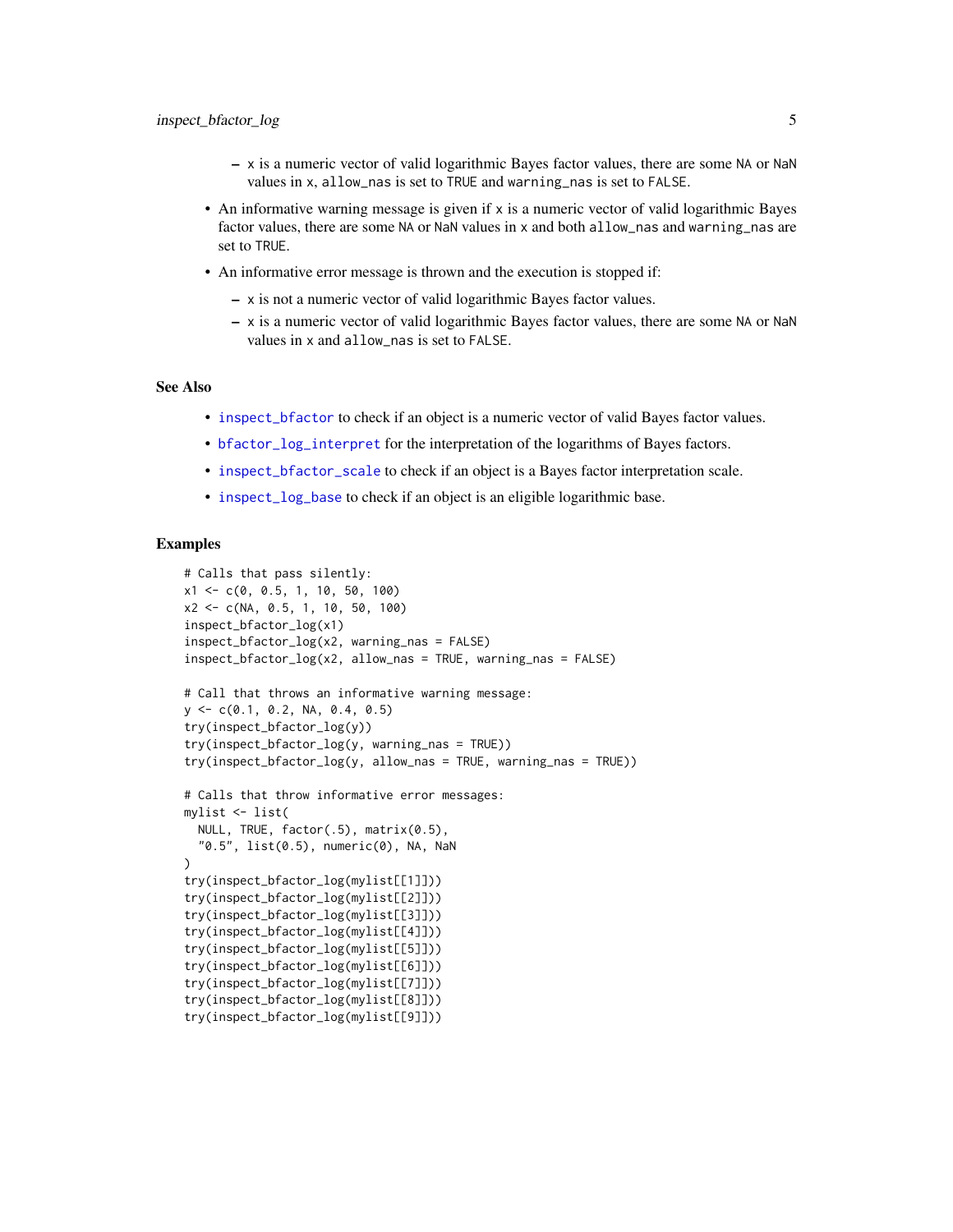<span id="page-5-1"></span><span id="page-5-0"></span>inspect\_bfactor\_scale *Validate Bayes factor interpretation scales*

# **Description**

inspect\_bfactor\_scale checks if an object is a character vector of [length](#page-0-0) 1 that is eligible to represent one of the Bayes factor interpretation scales available in the pcal package. This can be useful to validate inputs in user-defined functions.

# Usage

```
inspect_bfactor_scale(x)
```
#### Arguments

x An arbitrary object.

# Details

inspect\_bfactor\_scale conducts a series of tests to check if x is a character vector of [length](#page-0-0) 1 that is eligible to represent one of the Bayes factor interpretation scales available in the pcal package. Namely, inspect\_bfactor\_scale checks if:

- x is NULL or empty.
- x is NA or NaN.
- x is an atomic vector of [length](#page-0-0) 1
- The [typeof](#page-0-0) x is character
- The value of x is either "Jeffreys" or "Kass-Raftery" (not case sensitive).

#### Value

inspect\_bfactor\_scale does not return any output. There are two possible scenarios:

- The call is silent if x is a character vector of [length](#page-0-0) 1 that is eligible to represent one of the Bayes factor interpretation scales available in the pcal package.
- An informative error message is thrown otherwise.

#### See Also

- [bfactor\\_interpret](#page-0-0) for the interpretation of Bayes factors.
- [bfactor\\_log\\_interpret](#page-0-0) for the interpretation of the logarithms of Bayes factors.
- [inspect\\_bfactor](#page-1-1) to check if an object is a numeric vector of valid Bayes factor values.
- [inspect\\_bfactor\\_log](#page-3-1) to check if an object is a numeric vector of valid logarithmic Bayes factor values.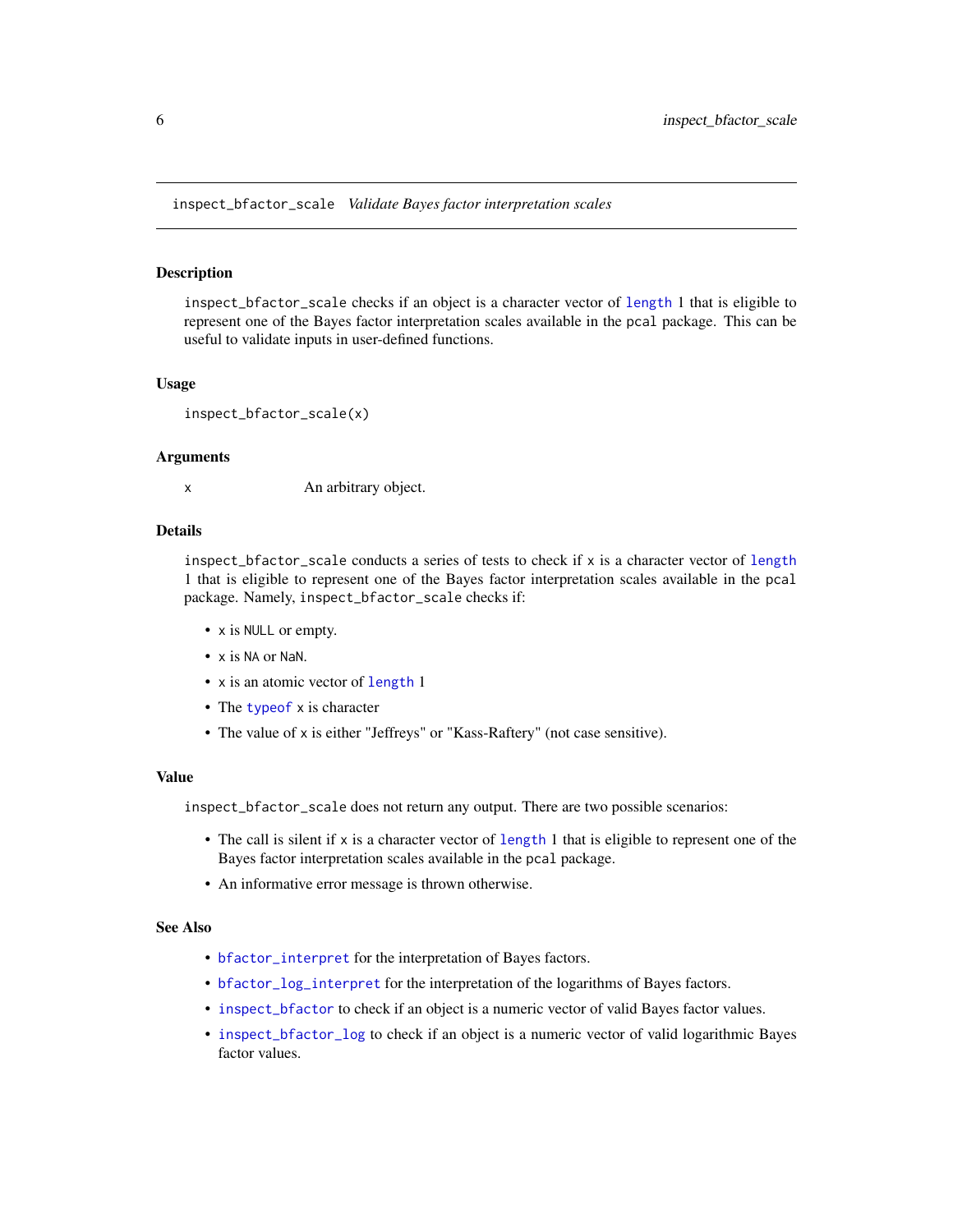<span id="page-6-0"></span>inspect\_categories 7

#### Examples

```
# Calls that pass silently:
x1 <- "Jeffreys"
x2 <- "jeffreys"
x3 <- "kass-raftery"
x4 <- "Kass-Raftery"
inspect_bfactor_scale(x1)
inspect_bfactor_scale(x2)
inspect_bfactor_scale(x3)
inspect_bfactor_scale(x4)
# Calls that throw informative error messages:
mylist <- list(
 NULL, NA, NaN, 10, "Bayes", "Jeff",
  "kassraftery", c("jeffreys", "kass-raftery")
\mathcal{L}try(inspect_bfactor_scale(mylist[[1]]))
try(inspect_bfactor_scale(mylist[[2]]))
try(inspect_bfactor_scale(mylist[[3]]))
try(inspect_bfactor_scale(mylist[[4]]))
try(inspect_bfactor_scale(mylist[[5]]))
try(inspect_bfactor_scale(mylist[[6]]))
try(inspect_bfactor_scale(mylist[[7]]))
try(inspect_bfactor_scale(mylist[[8]]))
```
inspect\_categories *Validate factor levels*

#### Description

inspect\_categories checks if an object is eligible to be used as the levels of a factor. This can be useful to validate inputs in user-defined functions.

# Usage

```
inspect_categories(x)
```
#### Arguments

x An arbitrary object.

#### Details

inspect\_categories conducts a series of tests to check if x is eligible to be used as the levels of a factor. Namely, inspect\_categories checks if:

- x is NULL or empty.
- x is atomic.
- x has an eligible data type (logical, integer, double, character).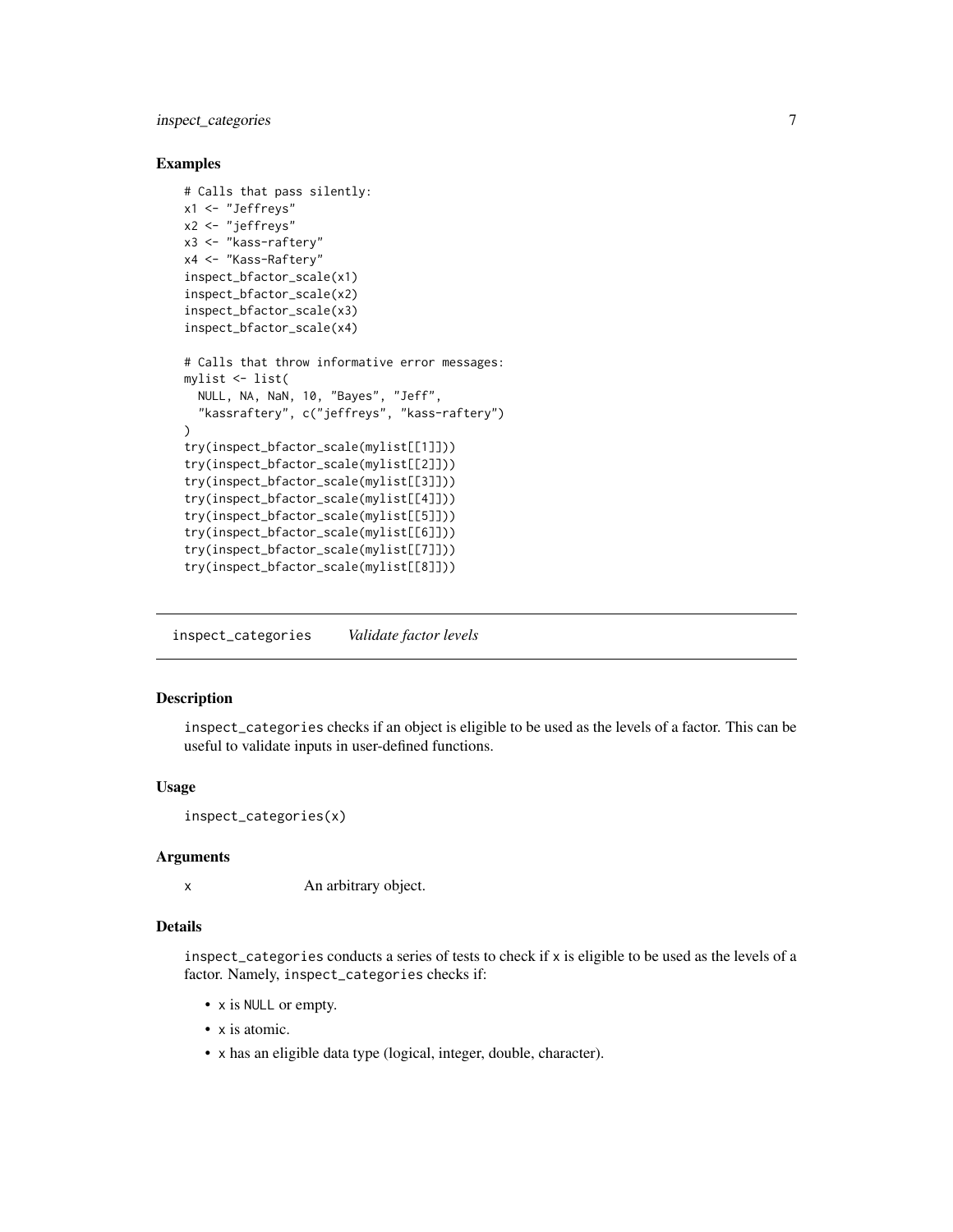- <span id="page-7-0"></span>• There are NA or NaN values in x.
- There are repeated values in x.

inspect\_categories does not return any output. There are two possible outcomes:

- The call is silent if x is eligible to be used as the levels of a factor.
- An informative error message is thrown otherwise.

#### See Also

- [inspect\\_data\\_dichotomous](#page-15-1) to validate dichotomous data.
- [inspect\\_data\\_categorical](#page-11-1) and [inspect\\_data\\_cat\\_as\\_dichotom](#page-13-1) to validate categorical data.
- [inspect\\_par\\_bernoulli](#page-18-1) to validate Bernoulli/Binomial proportions.
- [inspect\\_par\\_multinomial](#page-24-1) to validate vectors of Multinomial proportions.
- [inspect\\_character](#page-8-1) to validate character vectors.
- [inspect\\_character\\_match](#page-9-1) to validate character vectors with predefined allowed values.

```
# Calls that pass silently:
x1 < -1:5x2 <- c("yes", "no")
x3 \leq -c (TRUE, FALSE)
x4 <- factor(c("smoker", "non-smoker"))
x5 \leq - factor(c("yes", "no", "yes"))
inspect_categories(x1)
inspect_categories(x2)
inspect_categories(x3)
inspect_categories(x4)
inspect_categories(levels(x5))
# Calls that throw informative error messages:
y1 \leftarrow c(1, 1:5)y2 <- c("yes", "no", "yes")
y3 <- factor(c("yes", "no", "yes"))
try(inspect_categories(y1))
try(inspect_categories(y2))
try(inspect_categories(y3))
try(mylist <- list(
  NULL, numeric(0),
  complex(1), list(10), NaN, NA
))
try(inspect_categories(mylist[[1]]))
try(inspect_categories(mylist[[2]]))
try(inspect_categories(mylist[[3]]))
try(inspect_categories(mylist[[4]]))
try(inspect_categories(mylist[[5]]))
try(inspect_categories(mylist[[6]]))
```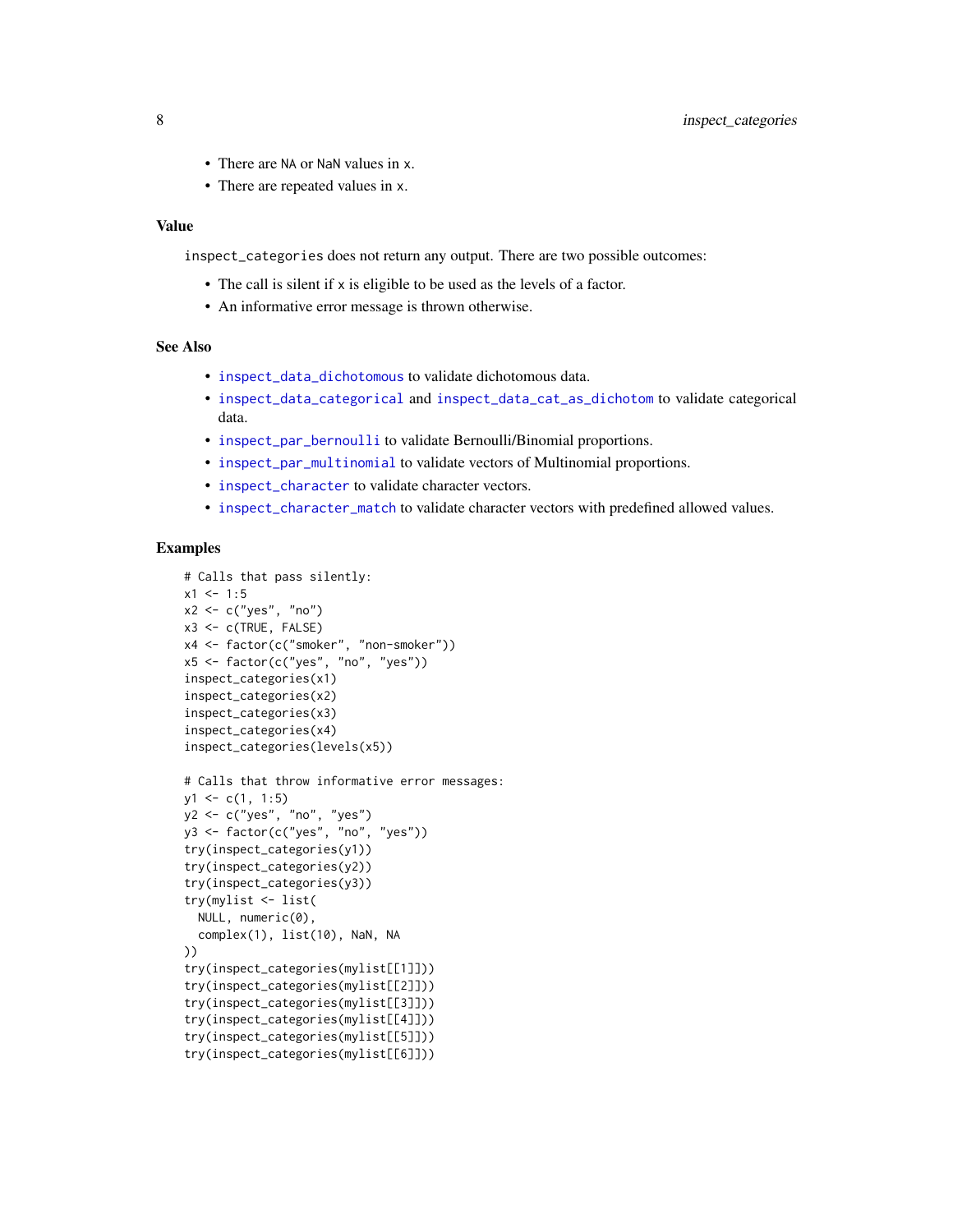#### <span id="page-8-1"></span><span id="page-8-0"></span>Description

inspect\_character checks if an object is a character vector. This can be useful to validate inputs in user-defined functions.

# Usage

```
inspect_character(x, allow_nas = TRUE, warning_nas = FALSE)
```
# Arguments

| $\mathsf{x}$ | An arbitrary object.                                                                                                                                                          |
|--------------|-------------------------------------------------------------------------------------------------------------------------------------------------------------------------------|
| allow_nas    | Logical value. If TRUE then NA and NaN values in x are allowed. If FALSE,<br>execution is stopped and an error message is thrown in case there are NA or NaN<br>values in x.  |
| warning_nas  | Logical value. If TRUE then the presence of NA or NaN values in x generates a<br>warning message. NA and NaN values pass silently otherwise (if allow_nas is<br>set to TRUE). |

#### Details

inspect\_character conducts a series of tests to check if x is a character vector. Namely, inspect\_character checks if:

- x is NULL or empty.
- x is an atomic vector.
- The [typeof](#page-0-0) x is character.
- There are NA or NaN values in x.

# Value

inspect\_character does not return any output. There are three possible outcomes:

- The call is silent if:
	- x is a character vector and there are no NA or NaN values in x.
	- x is a character vector, there are some NA or NaN values in x, allow\_nas is set to TRUE and warning\_nas is set to FALSE.
- An informative warning message is thrown if x is a character vector, there are some NA or NaN values in x and both allow\_nas and warning\_nas are set to TRUE.
- An informative error message is thrown if:
	- x is not a character vector.
	- $x$  is a character vector, there are some NA or NaN values in x and allow\_nas is set to FALSE.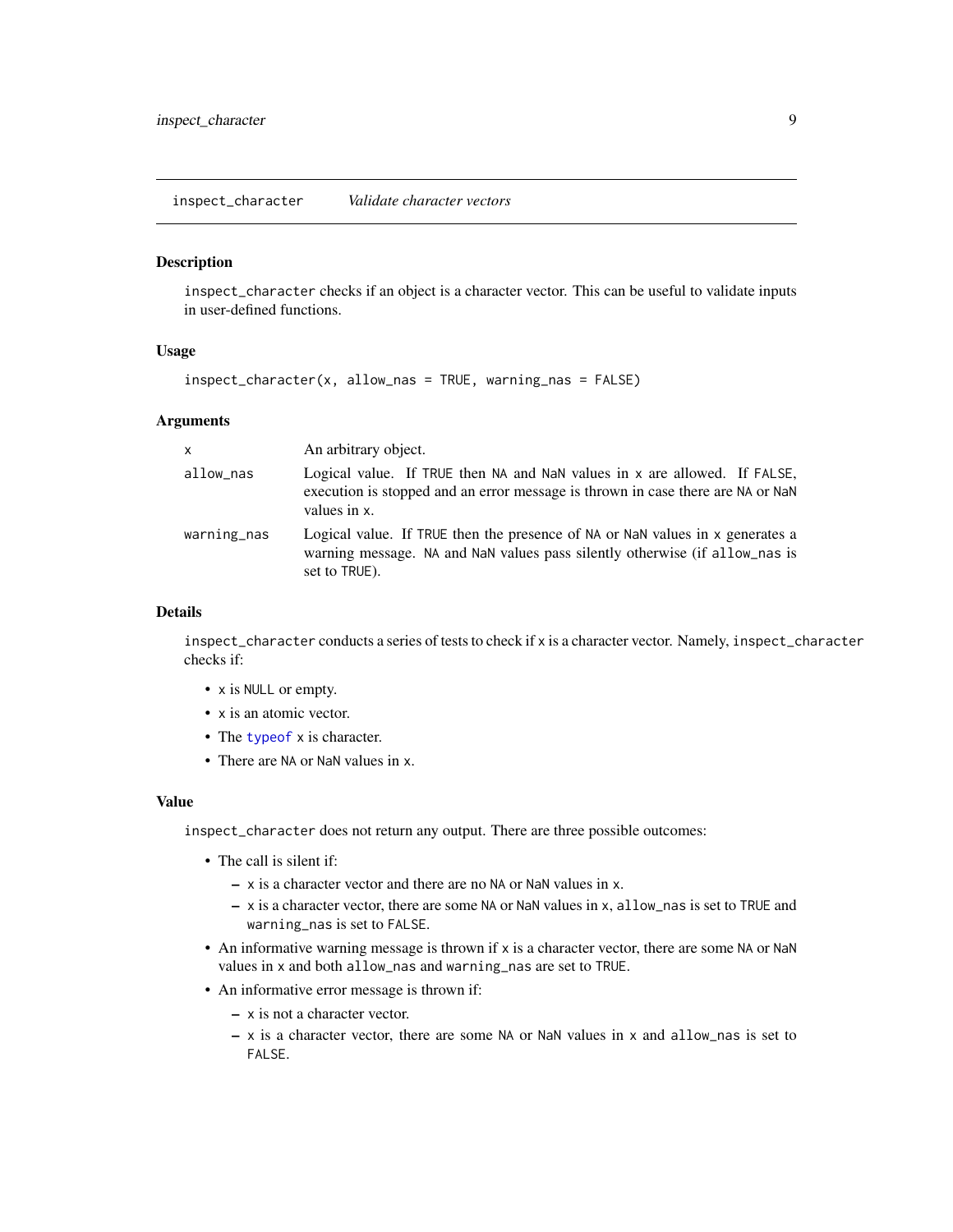# <span id="page-9-0"></span>See Also

- [inspect\\_character\\_match](#page-9-1) to validate character vectors with predefined allowed values.
- [inspect\\_true\\_or\\_false](#page-27-1) to check if an object is a non-missing logical value.

# Examples

```
# Calls that pass silently:
x1 <- "Kass"
x2 <- c("Kass", "Raftery")
x3 <- c("Kass", "Raftery", NA)
x4 <- letters
inspect_character(x1)
inspect_character(x2)
inspect_character(x3)
inspect_character(x4)
# Call that throws an informative warning message
y <- c("Kass", "Raftery", NA)
try(inspect_character(y, warning_nas = TRUE))
# Calls that throw informative error messages
try(inspect_character(y, allow_nas = FALSE))
mylist <- list(
 NULL, character(0), 1,
 c(1, 2), factor(c(1, 2)), list(c(1, 2)), NaN, NA
)
try(inspect_character(mylist[[1]]))
try(inspect_character(mylist[[2]]))
try(inspect_character(mylist[[3]]))
try(inspect_character(mylist[[4]]))
try(inspect_character(mylist[[5]]))
try(inspect_character(mylist[[6]]))
try(inspect_character(mylist[[7]]))
try(inspect_character(mylist[[8]]))
```
<span id="page-9-1"></span>inspect\_character\_match

*Validate character values*

# Description

inspect\_character\_match checks if an object is a character vector of [length](#page-0-0) 1 that belongs to a set of allowed values. This can be useful to validate inputs in user-defined functions.

# Usage

```
inspect_character_match(x, allowed, case_sensitive = FALSE)
```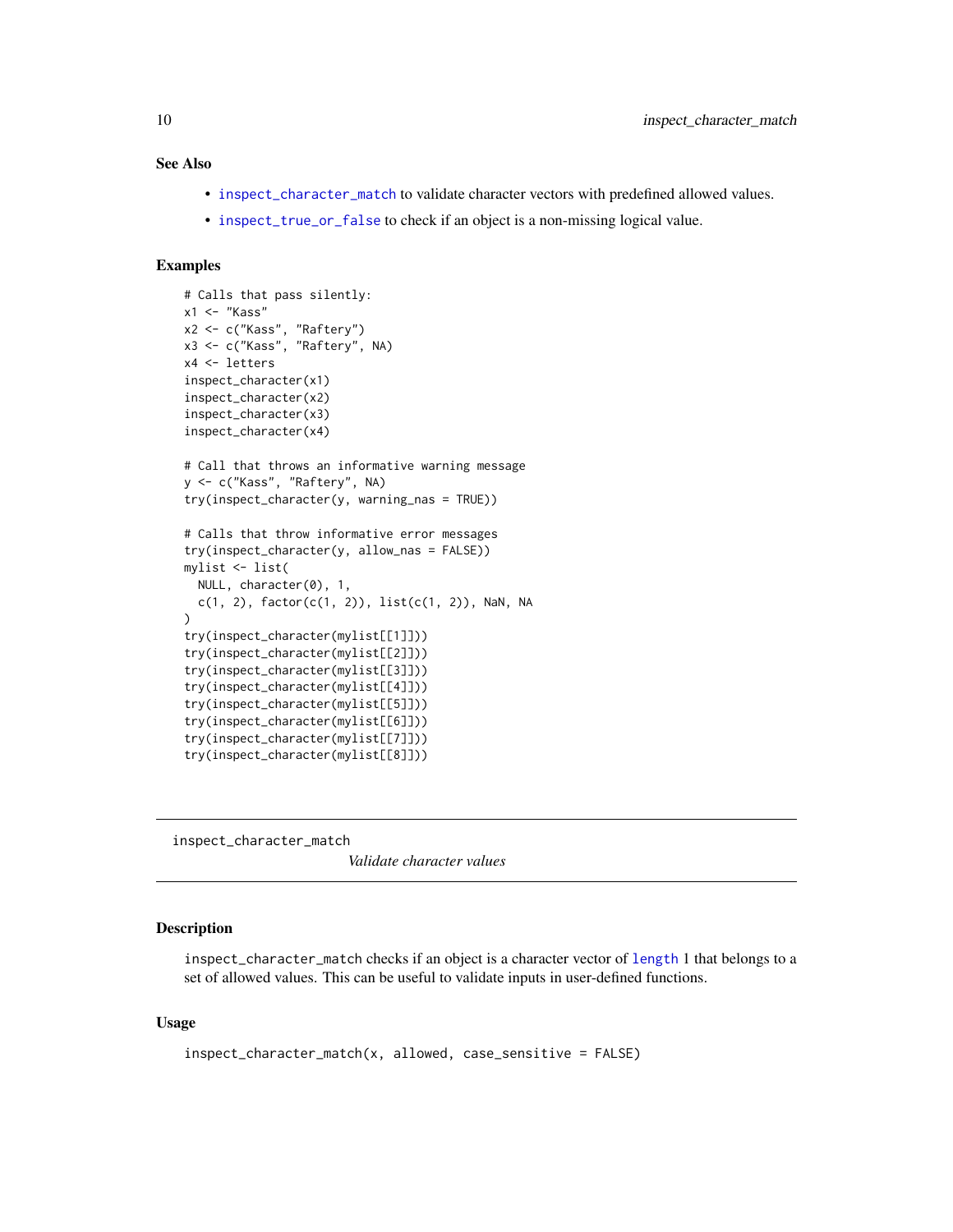#### <span id="page-10-0"></span>Arguments

| x       | An arbitrary object.                        |
|---------|---------------------------------------------|
| allowed | A character vector.                         |
|         | case_sensitive A non-missing logical value. |

# Details

inspect\_character\_match conducts a series of tests to check if x is a character vector of [length](#page-0-0) 1 whose value belongs to the set of allowed values. Namely, inspect\_character\_match checks if:

- x is NULL or empty.
- x is an atomic vector of [length](#page-0-0) 1.
- The [typeof](#page-0-0) x is character.
- x is NA or NaN.
- x is one of the allowed values (as specified in the allowed argument).

By default, the comparison of x with allowed is not case sensitive. If you only want case sensitive matches of x to allowed set case\_sensitive to TRUE.

#### Value

inspect\_character\_match does not return any output. There are two possible outcomes:

- The call is silent if x is a character vector of [length](#page-0-0) 1 whose value belongs to the set of allowed values.
- An informative error message is thrown otherwise.

#### See Also

- [inspect\\_character](#page-8-1) to validate character vectors with arbitrary allowed values.
- [inspect\\_true\\_or\\_false](#page-27-1) to check if an object is a non-missing logical value.

```
# Calls that pass silently:
x1 <- "Kass"
x2 <- "kass"
inspect_character_match(x1, allowed = c("Kass", "Raftery"))
inspect_character_match(x2, allowed = c("Kass", "Raftery"))
# Calls that throw informative error messages:
y1 <- "kasss"
y2 <- "kass"
try(inspect_character_match(y1, allowed = c("Kass", "Raftery")))
try(inspect_character_match(y2,
  allowed = c("Kass", "Raftery"),
  case_sensitive = TRUE
))
```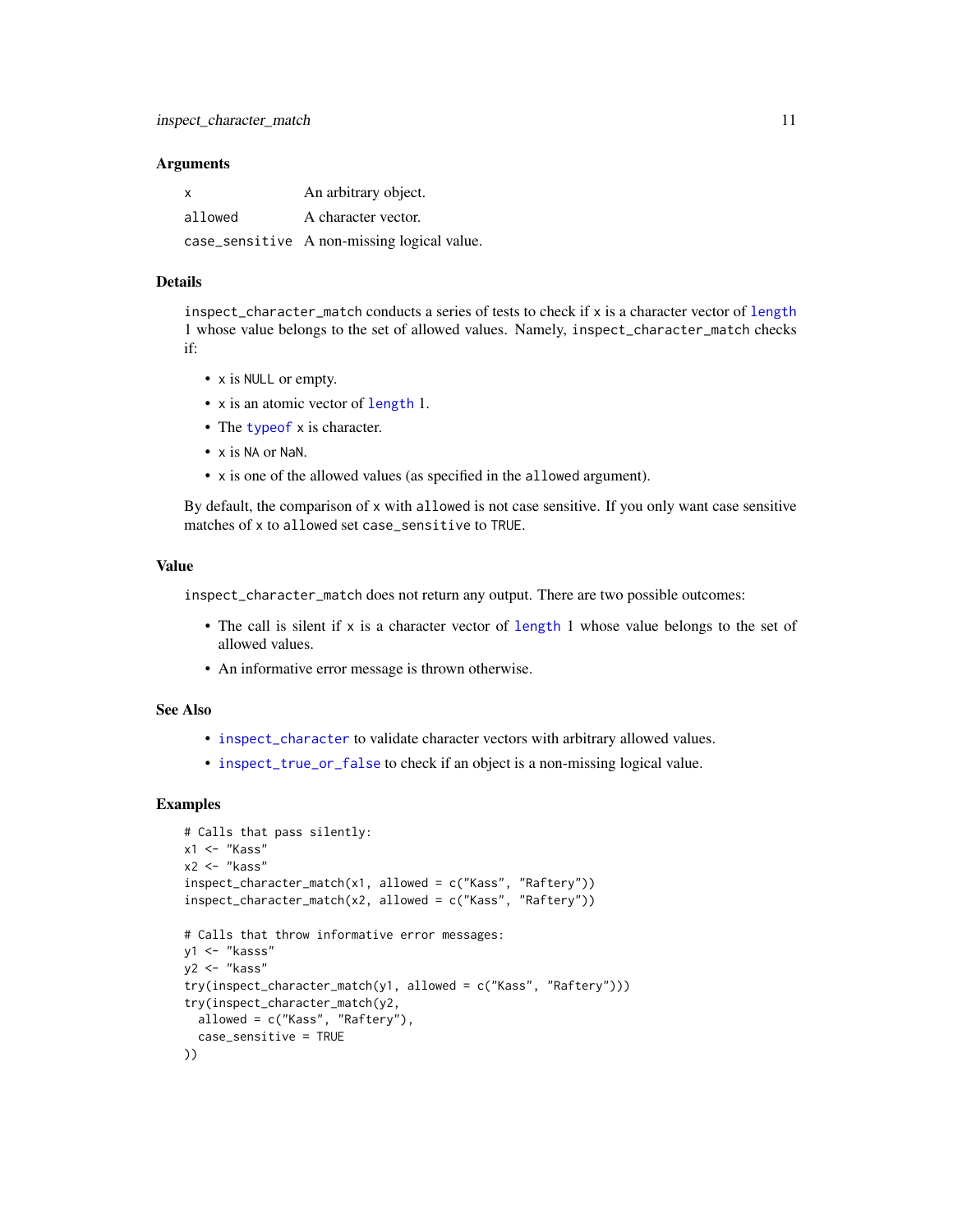```
mylist <- list(
 NULL, character(0), c("abc", "abcd"),
 c("abc", "abc"), "ab", list("abc"), factor("abc"), NaN, NA
)
try(inspect_character_match(mylist[[1]], "abc"))
try(inspect_character_match(mylist[[2]], "abc"))
try(inspect_character_match(mylist[[3]], "abc"))
try(inspect_character_match(mylist[[4]], "abc"))
try(inspect_character_match(mylist[[5]], "abc"))
try(inspect_character_match(mylist[[6]], "abc"))
try(inspect_character_match(mylist[[7]], "abc"))
try(inspect_character_match(mylist[[8]], "abc"))
try(inspect_character_match(mylist[[9]], "abc"))
```
<span id="page-11-1"></span>inspect\_data\_categorical

*Validate categorical data*

#### Description

inspect\_data\_categorical checks if an object contains data that is eligible to have been generated by a Multinomial distribution. This can be useful to validate inputs in user-defined functions.

#### Usage

```
inspect_data_categorical(data, allow_nas = TRUE, warning_nas = FALSE)
```
#### Arguments

| data        | An arbitrary object.                                                                                                                                                               |
|-------------|------------------------------------------------------------------------------------------------------------------------------------------------------------------------------------|
| allow_nas   | Logical value. If TRUE then NA and NaN values in data are allowed. If FALSE,<br>execution is stopped and an error message is thrown in case there are NA or NaN<br>values in data. |
| warning_nas | Logical value. If TRUE then the presence of NA or NaN values in data generates<br>a warning message. NA and NaN values pass silently otherwise (if allow_nas is<br>set to TRUE).   |

#### Details

inspect\_data\_categorical conducts a series of tests to check if data is eligible to have been generated by a Multinomial distribution. Namely, inspect\_data\_categorical checks if:

- data is NULL or empty.
- data is atomic and have an eligible data type (logical, integer, double, character).
- data has NA or NaN values.

<span id="page-11-0"></span>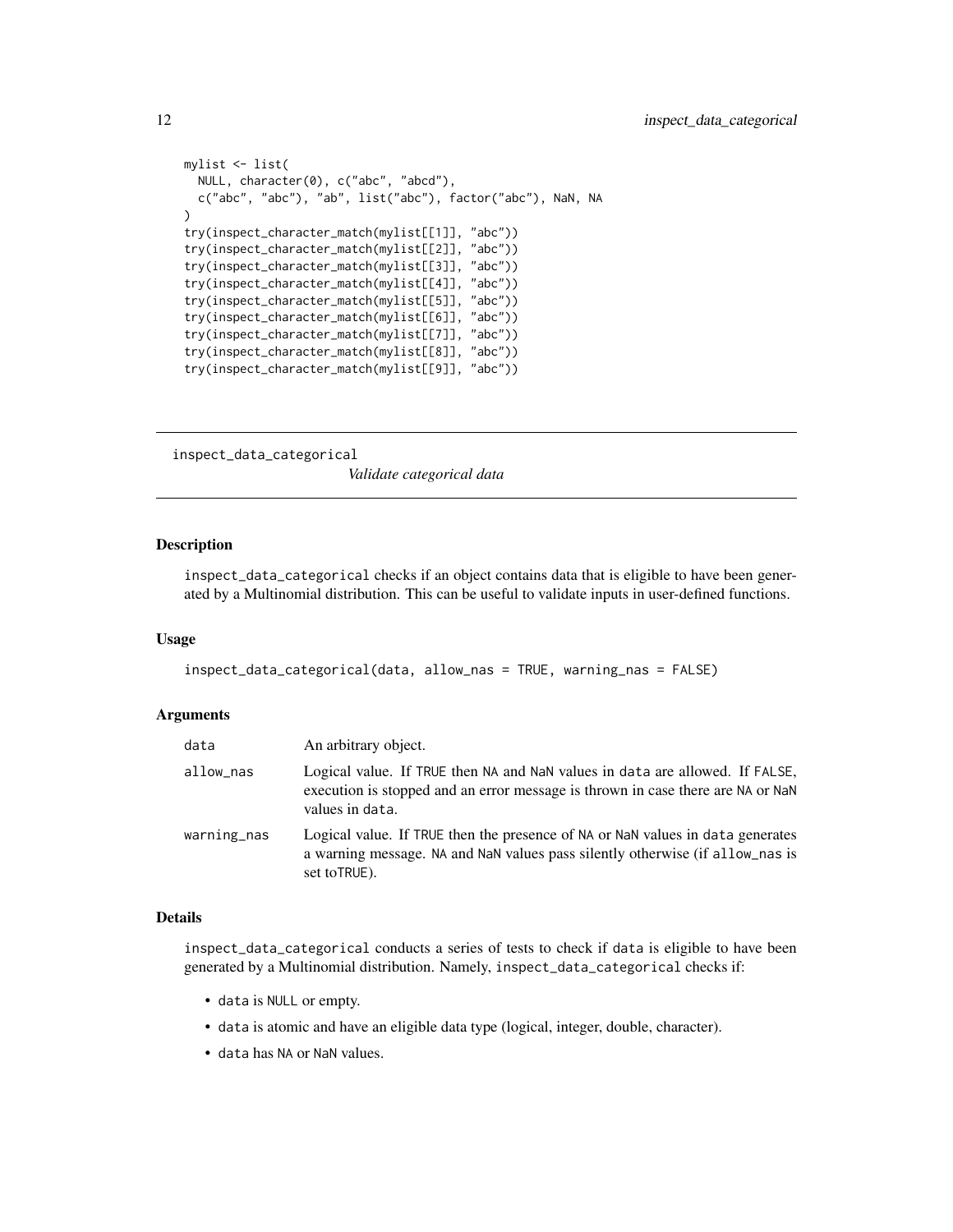<span id="page-12-0"></span>inspect\_data\_categorical does not return any output. There are three possible outcomes:

- The call is silent if:
	- data is eligible to have been generated by a Multinomial distribution and there are no NA or NaN values in data.
	- data is eligible to have been generated by a Multinomial distribution, there are some NA or NaN values in data and warning\_nas is set to FALSE.
- An informative warning message is thrown if: data is eligible to have been generated by a Multinomial distribution, there are some NA or NaN values in data and warning\_nas is set to TRUE.
- An informative error message is thrown and the execution is stopped if:
	- data is not eligible to have been generated by a Multinomial distribution.
	- data is eligible to have been generated by a Multinomial distribution, there are some NA or NaN values in data and allow\_nas is set to TRUE.

# See Also

- [inspect\\_data\\_cat\\_as\\_dichotom](#page-13-1) to validate categorical data as dichotomous.
- [inspect\\_par\\_multinomial](#page-24-1) to validate vectors of Multinomial proportions.
- [inspect\\_data\\_dichotomous](#page-15-1) to validate dichotomous data.
- [inspect\\_par\\_bernoulli](#page-18-1) to validate Bernoulli/Binomial proportions.

```
# Calls that pass silently:
x1 \leftarrow c(1, 0, 0, 1, 2)x2 <- c(FALSE, FALSE, TRUE, NA)
x3 <- c("yes", "no", "yes", "maybe")
x4 <- factor(c("yes", "no", "yes", "maybe"))
x5 \leq -c(1, 0, 0, 1, 0, NA, 2)inspect_data_categorical(x1)
inspect_data_categorical(x2)
inspect_data_categorical(x3)
inspect_data_categorical(x4)
inspect_data_categorical(x5)
inspect_data_categorical(x5)
# Call that throws an informative warning message:
y1 \leftarrow c(1, 1, NA, 0, 0, 2)try(inspect_data_categorical(y1, warning_nas = TRUE))
# Calls that throw an informative error message:
z \leq -c(1, 1, NA, 0, 0, 2)try(inspect_data_categorical(z, allow_nas = FALSE))
try(inspect_data_categorical(NULL))
```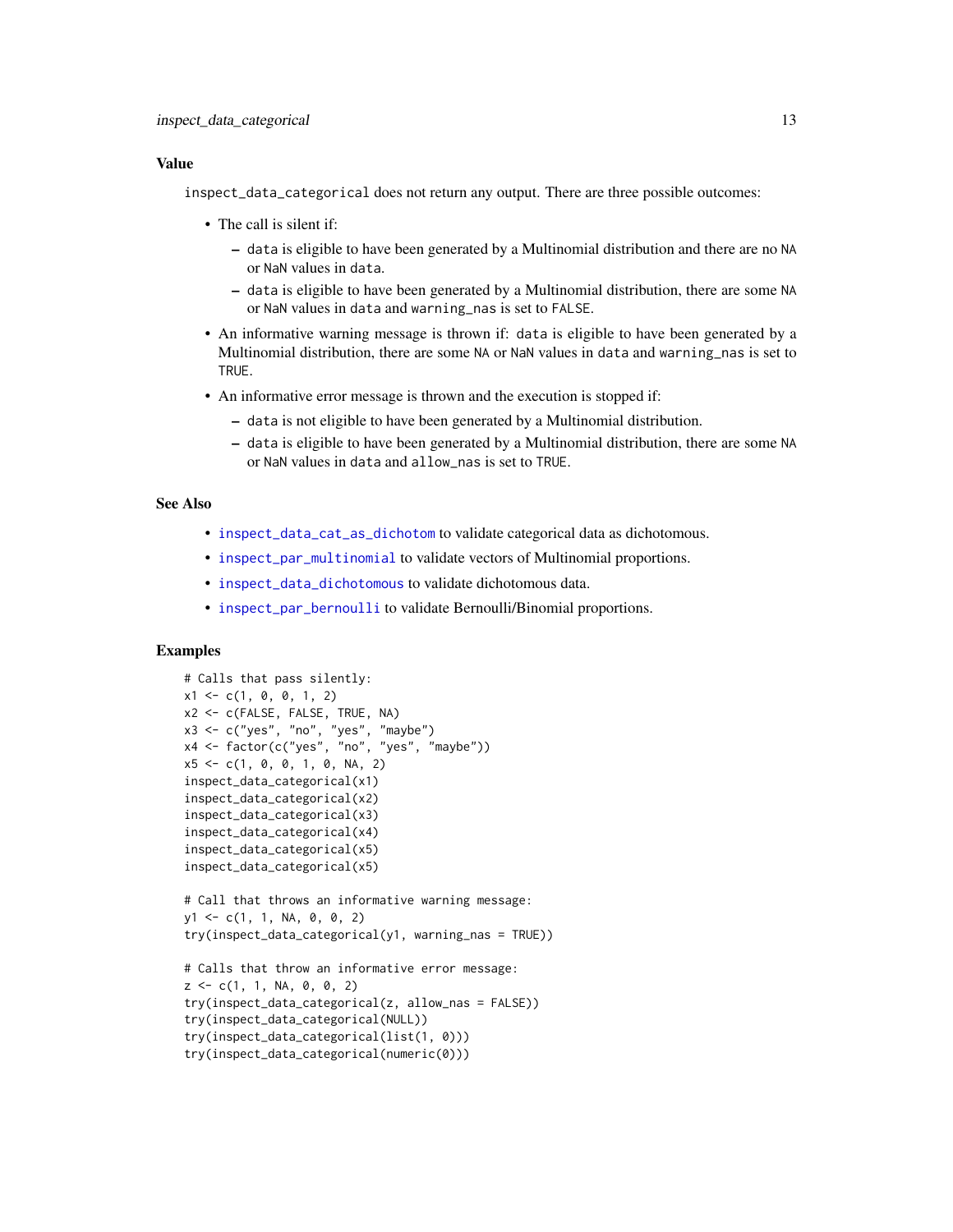```
try(inspect_data_categorical(NaN))
try(inspect_data_categorical(NA))
```
<span id="page-13-1"></span>inspect\_data\_cat\_as\_dichotom

*Validate categorical data as dichotomous*

# Description

inspect\_data\_cat\_as\_dichotom checks if an object contains valid categorical data that is eligible to be used as dichotomous data. This can be useful to validate inputs in user-defined functions.

# Usage

```
inspect_data_cat_as_dichotom(
  data,
  success,
 allow_nas = TRUE,
 warning_nas = FALSE
)
```
#### Arguments

| data, success | Arbitrary objects. success is meant to indicate the value of data that corre-<br>sponds to a success.                                                                              |
|---------------|------------------------------------------------------------------------------------------------------------------------------------------------------------------------------------|
| allow_nas     | Logical value. If TRUE then NA and NaN values in data are allowed. If FALSE,<br>execution is stopped and an error message is thrown in case there are NA or NaN<br>values in data. |
| warning_nas   | Logical value. If TRUE then the presence of NA or NaN values in data generates<br>a warning message. NA and NaN values pass silently otherwise (if allow_nas is<br>set to TRUE).   |

# Details

inspect\_data\_cat\_as\_dichotom conducts a series of tests to check if data contains valid categorical data that is eligible to be used as dichotomous data. Namely, inspect\_data\_cat\_as\_dichotom checks if:

- data and success are NULL or empty.
- data and success are atomic and have an eligible data type (logical, integer, double, character).
- data and success have NA or NaN values.
- success has [length](#page-0-0) 1.
- success is observed in data.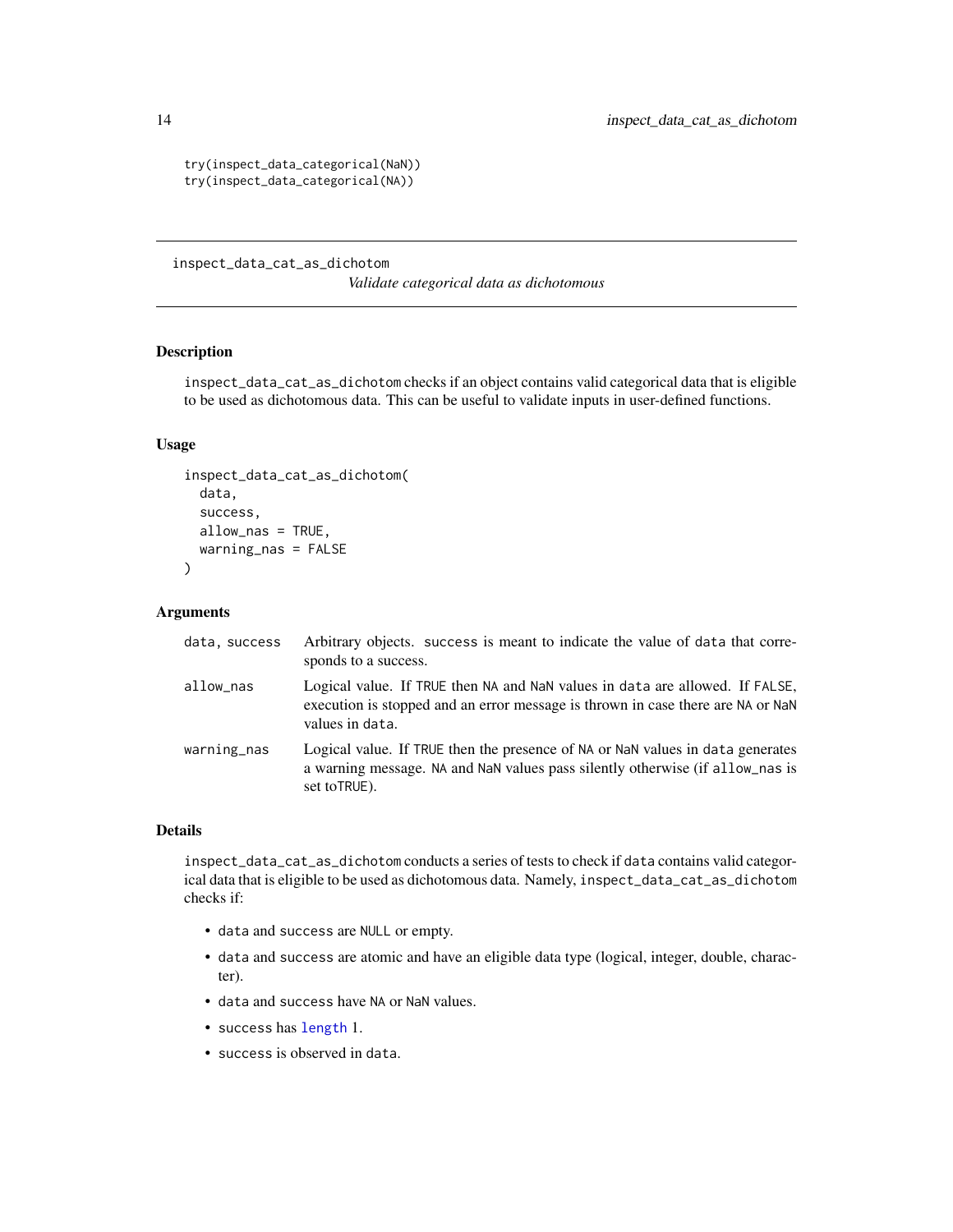<span id="page-14-0"></span>inspect\_data\_cat\_as\_dichotom does not return any output. There are three possible outcomes:

- The call is silent if:
	- data contains valid categorical data that is eligible to be used as dichotomous data and there are no NA or NaN values in data.
	- data contains valid categorical data that is eligible to be used as dichotomous data, there are some NA or NaN values in data, allow\_nas is set to TRUE and warning\_nas is set to FALSE.
- An informative warning message is thrown if:
	- data contains valid categorical data that is eligible to be used as dichotomous data and success is not observed in data.
	- data contains valid categorical data that is eligible to be used as dichotomous data, there are NA or NaN values in data and both allow\_nas and warning\_nas are set to TRUE.
- An informative error message is thrown and the execution is stopped if:
	- data does not contain valid categorical data that is eligible to be used as dichotomous data.
	- data contains valid categorical data that is eligible to be used as dichotomous data, there are some NA or NaN values in data and allow\_nas is set to FALSE.

# See Also

- [inspect\\_data\\_categorical](#page-11-1) to validate categorical.
- [inspect\\_par\\_multinomial](#page-24-1) to validate vectors of Multinomial proportions.
- [inspect\\_data\\_dichotomous](#page-15-1) to validate dichotomous data.
- [inspect\\_par\\_bernoulli](#page-18-1) to validate Bernoulli/Binomial proportions.

```
# Calls that pass silently:
x1 \leftarrow c(1, 0, 0, 1, 0)x2 <- c(FALSE, FALSE, TRUE)
x3 <- c("yes", "no", "yes")
x4 <- factor(c("yes", "no", "yes"))
x5 \leq -c(1, 0, 0, 1, 0, NA)inspect_data_cat_as_dichotom(x1, success = 1)
inspect_data_cat_as_dichotom(x2, success = TRUE)
inspect_data_cat_as_dichotom(x3, success = "yes")
inspect_data_cat_as_dichotom(x4, success = "yes")
inspect_data_cat_as_dichotom(x5, success = 1)
# Calls that throw an informative warning message:
y1 \leftarrow c(1, 1, NA, 0, 0)y2 \leq -c(0, 0)success \leq -1try(inspect_data_cat_as_dichotom(y1, success = 1, warning_nas = TRUE))
try(inspect_data_cat_as_dichotom(y2, success = success))
```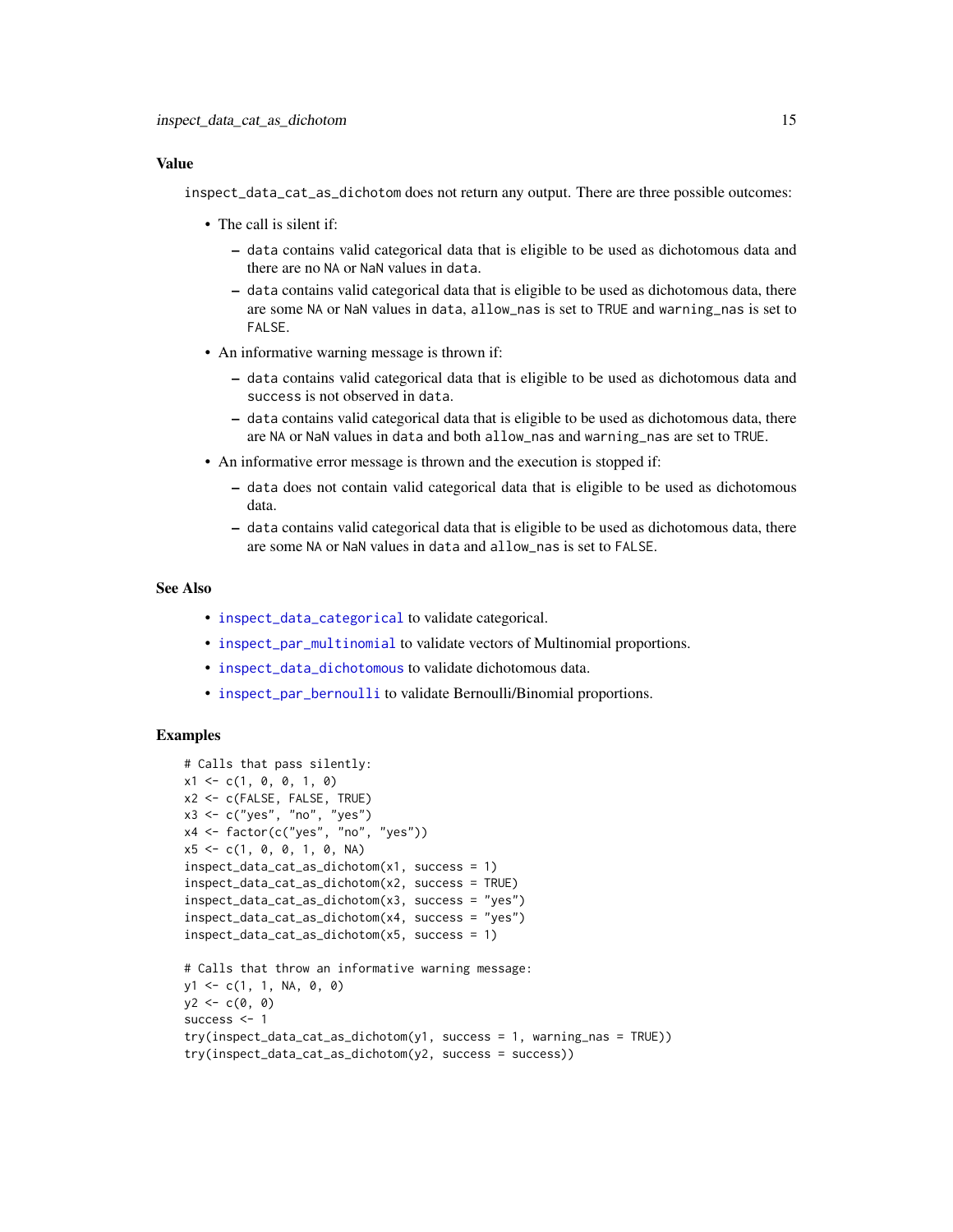```
# Calls that throw an informative error message:
try(inspect_data_cat_as_dichotom(y1, 1, allow_nas = FALSE))
try(inspect_data_cat_as_dichotom(NULL, 1))
try(inspect_data_cat_as_dichotom(c(1, 0), NULL))
try(inspect_data_cat_as_dichotom(list(1, 0), 1))
try(inspect_data_cat_as_dichotom(c(1, 0), list(1)))
try(inspect_data_cat_as_dichotom(numeric(0), 0))
try(inspect_data_cat_as_dichotom(1, numeric(0)))
try(inspect_data_cat_as_dichotom(NaN, 1))
try(inspect_data_cat_as_dichotom(NA, 1))
try(inspect_data_cat_as_dichotom(c(1, 0), NA))
try(inspect_data_cat_as_dichotom(c(1, 0), NaN))
try(inspect_data_cat_as_dichotom(c(1, 0), 2))
```
<span id="page-15-1"></span>inspect\_data\_dichotomous

*Validate dichotomous data*

# Description

inspect\_data\_dichotomous checks if an object contains data that is eligible to have been generated by a series of Bernoulli trials. This can be useful to validate inputs in user-defined functions.

#### Usage

```
inspect_data_dichotomous(data, success, allow_nas = TRUE, warning_nas = FALSE)
```
# **Arguments**

| data, success | Arbitrary objects. success is meant to indicate the value of data that corre-<br>sponds to a success.                                                                              |
|---------------|------------------------------------------------------------------------------------------------------------------------------------------------------------------------------------|
| allow_nas     | Logical value. If TRUE then NA and NaN values in data are allowed. If FALSE,<br>execution is stopped and an error message is thrown in case there are NA or NaN<br>values in data. |
| warning_nas   | Logical value. If TRUE then the presence of NA or NaN values in data generates<br>a warning message. NA and NaN values pass silently otherwise (if allow_nas is<br>set to TRUE).   |

#### Details

inspect\_data\_dichotomous conducts a series of tests to check if data is eligible to have been generated by a series of Bernoulli trials. Namely, inspect\_data\_dichotomous checks if:

- data and success are NULL or empty.
- data and success are atomic and have an eligible data type (logical, integer, double, character).
- data and success have NA or NaN values.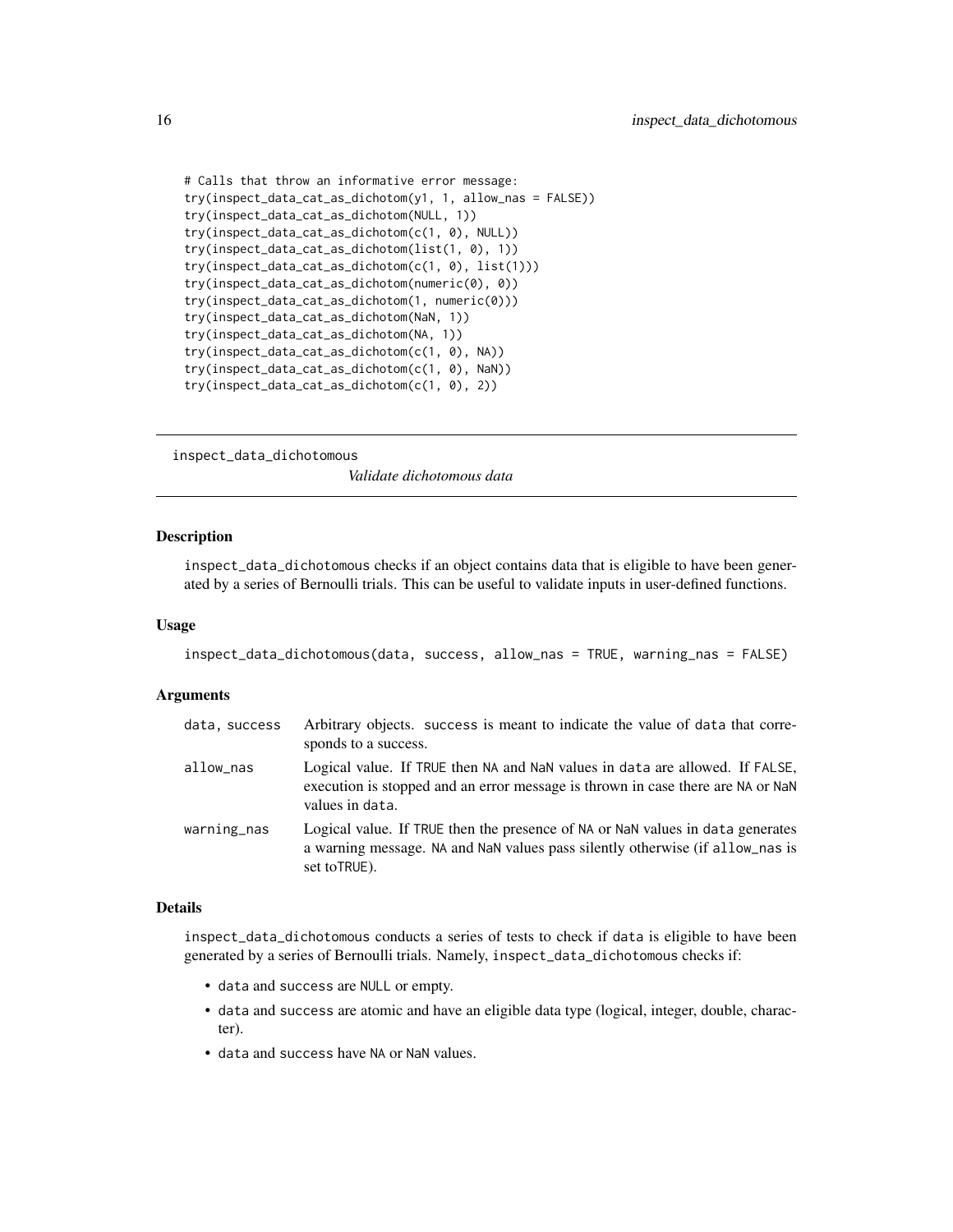- <span id="page-16-0"></span>• The number of unique values in data and success are adequate.
- success has [length](#page-0-0) 1.
- success is observed in data.

inspect\_data\_dichotomous does not return any output. There are three possible outcomes:

- The call is silent if:
	- data is eligible to have been generated by a series of Bernoulli trials and there are no NA or NaN values in data.
	- data is eligible to have been generated by a series of Bernoulli trials, there are some NA or NaN values in data, allow\_nas is set to TRUE and warning\_nas is set to FALSE.
- An informative warning message is thrown if:
	- data is eligible to have been generated by a series of Bernoulli trials and success is not observed in data.
	- data is eligible to have been generated by a series of Bernoulli trials, there are NA or NaN values in data and both allow\_nas and warning\_nas are set to TRUE.
- An informative error message is thrown and the execution is stopped if:
	- data is not eligible to have been generated by a series of Bernoulli trials.
	- data is eligible to have been generated by a series of Bernoulli trials, there are some NA or NaN values in data and allow\_nas is set to FALSE.

# See Also

- [inspect\\_par\\_bernoulli](#page-18-1) to validate Bernoulli/Binomial proportions.
- [inspect\\_data\\_categorical](#page-11-1) and [inspect\\_data\\_cat\\_as\\_dichotom](#page-13-1) to validate categorical data.
- [inspect\\_par\\_multinomial](#page-24-1) to validate vectors of Multinomial proportions.

```
# Calls that pass silently:
x1 \leftarrow c(1, 0, 0, 1, 0)x2 <- c(FALSE, FALSE, TRUE)
x3 <- c("yes", "no", "yes")
x4 <- factor(c("yes", "no", "yes"))
x5 \leq -c(1, 0, 0, 1, 0, NA)inspect_data_dichotomous(x1, success = 1)
inspect_data_dichotomous(x2, success = TRUE)
inspect_data_dichotomous(x3, success = "yes")
inspect_data_dichotomous(x4, success = "yes")
inspect_data_dichotomous(x5, success = 1)
# Calls that throw an informative warning message:
y1 \leftarrow c(1, 1, NA, 0, 0)y2 \leq -c(0, 0)success <- 1
```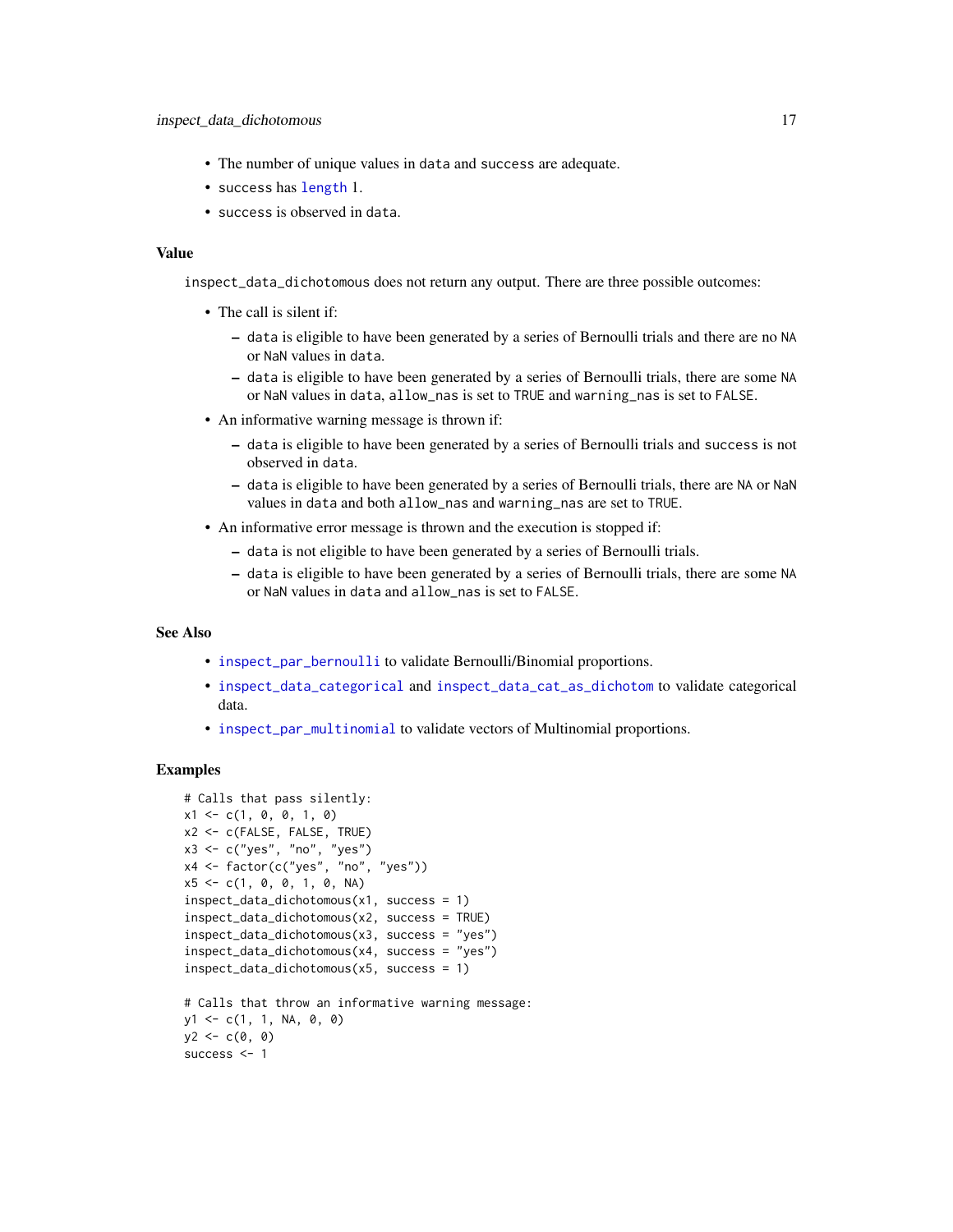```
try(inspect_data_dichotomous(y1, success = 1, warning_nas = TRUE))
try(inspect_data_dichotomous(y2, success = success))
# Calls that throw an informative error message:
try(inspect_data_dichotomous(NULL, 1))
try(inspect_data_dichotomous(c(1, 0), NULL))
try(inspect_data_dichotomous(list(1, 0), 1))
try(inspect_data_dichotomous(c(1, 0), list(1)))
try(inspect_data_dichotomous(numeric(0), 0))
try(inspect_data_dichotomous(1, numeric(0)))
try(inspect_data_dichotomous(NaN, 1))
try(inspect_data_dichotomous(NA, 1))
try(inspect_data_dichotomous(c(1, 0), NA))
try(inspect_data_dichotomous(c(1, 0), NaN))
try(inspect_data_dichotomous(c(1, 0), 2))
```
<span id="page-17-1"></span>inspect\_log\_base *Validate logarithmic bases*

#### Description

inspect\_log\_base checks if an object is a valid a logarithmic base. This can be useful to validate inputs in user-defined functions.

#### Usage

```
inspect_log_base(x)
```
#### Arguments

x An arbitrary object.

# Details

inspect $\lceil \log_{10} x \rceil$  logarithmic base. Namely, inspect\_log\_base checks if:

- x is NULL or empty.
- x is an atomic vector of [length](#page-0-0) 1.
- x is numeric.
- x is NA or NaN.
- x is positive.

#### Value

inspect\_log\_base does not return any output. There are two possible outcomes:

- The call is silent if x is a numeric vector of [length](#page-0-0) 1 that is a valid logarithmic base.
- An informative error message is thrown otherwise.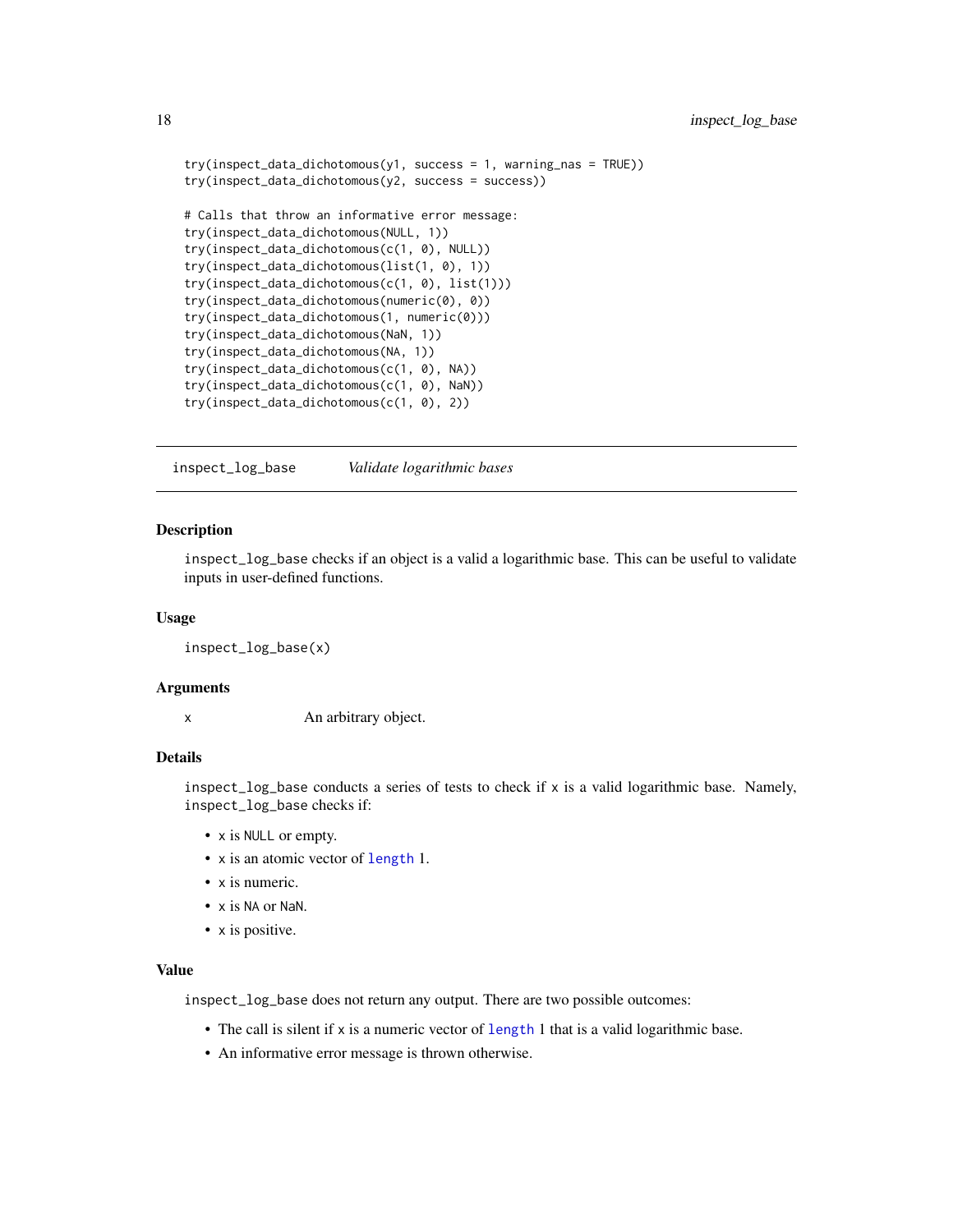# <span id="page-18-0"></span>See Also

- [bfactor\\_log\\_interpret](#page-0-0) for the interpretation of the logarithms of Bayes factors.
- [inspect\\_bfactor\\_log](#page-3-1) to check if an object is a numeric vector of valid logarithmic Bayes factor values.

# Examples

```
# Calls that pass silently:
x1 < -10x2 \le -exp(1)x3 < -0.5inspect_log_base(x1)
inspect_log_base(x2)
inspect_log_base(x3)
# Calls that throw informative error messages:
mylist <- list(
  NULL, numeric(0), TRUE, factor(10),
  list(10), matrix(10), NaN, NA, -1, 0
\mathcal{L}try(inspect_log_base(mylist[[1]]))
try(inspect_log_base(mylist[[2]]))
try(inspect_log_base(mylist[[3]]))
try(inspect_log_base(mylist[[4]]))
try(inspect_log_base(mylist[[5]]))
try(inspect_log_base(mylist[[6]]))
try(inspect_log_base(mylist[[7]]))
try(inspect_log_base(mylist[[8]]))
try(inspect_log_base(mylist[[9]]))
try(inspect_log_base(mylist[[10]]))
```
<span id="page-18-1"></span>inspect\_par\_bernoulli *Validate parameters for the Bernoulli/Binomial distributions*

#### Description

inspect\_par\_bernoulli checks if an object is an eligible Bernoulli/Binomial proportion. This can be useful to validate inputs, intermediate calculations or outputs in user-defined functions.

#### Usage

inspect\_par\_bernoulli(x)

#### Arguments

x An arbitrary object.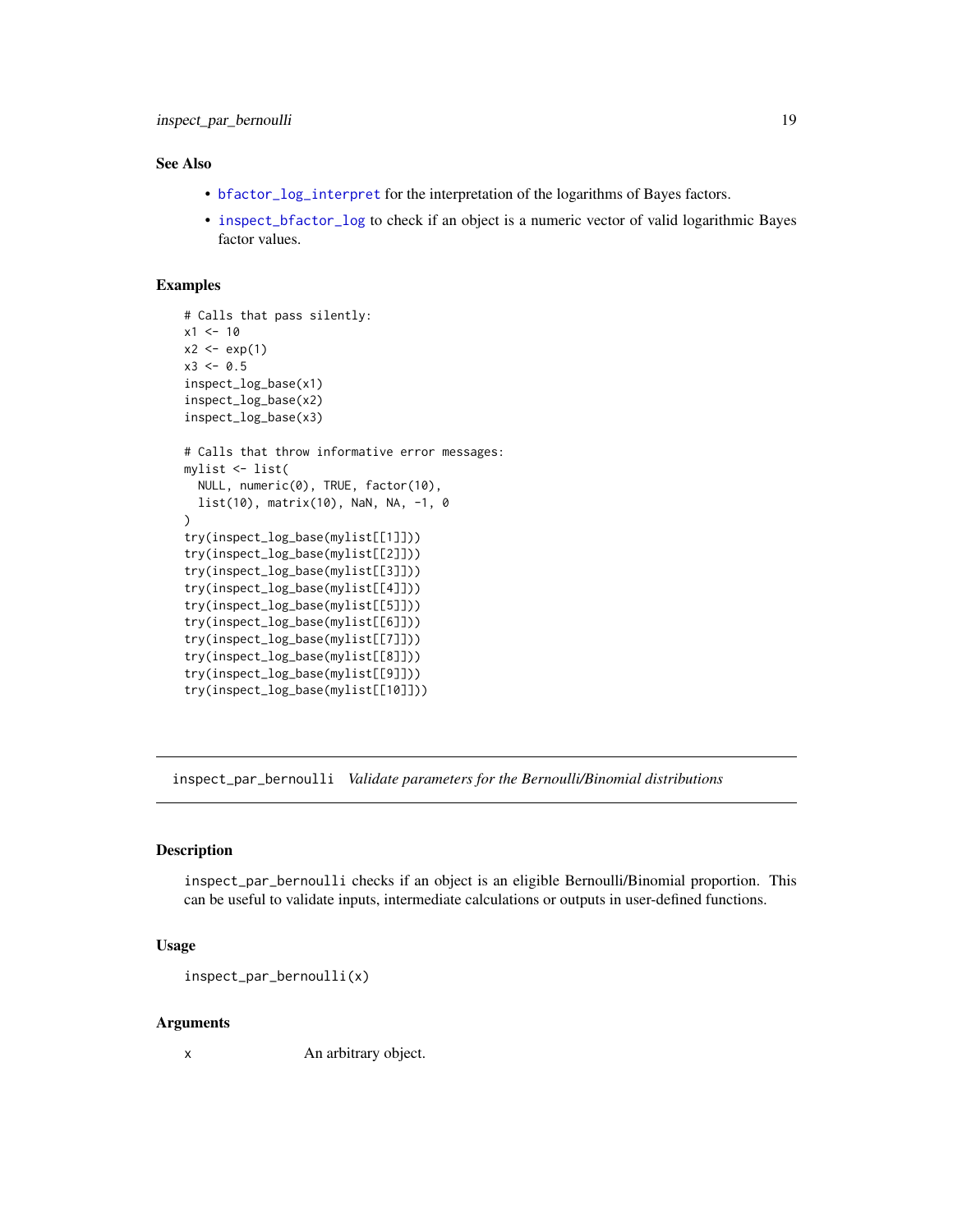# <span id="page-19-0"></span>Details

inspect\_par\_bernoulli conducts a series of tests to check if x is an eligible Bernoulli/Binomial proportion. Namely, inspect\_par\_bernoulli checks if:

- x is NULL or empty.
- x is an atomic vector
- x is numeric
- x has [length](#page-0-0) 1
- x is NA or NaN.
- $\times$  is in the  $(0, 1)$  interval.

# Value

inspect\_par\_bernoulli does not return any output. There are two possible outcomes:

- The call is silent if x is an eligible Bernoulli/Binomial proportion.
- An informative error message is thrown otherwise.

# See Also

- [inspect\\_par\\_multinomial](#page-24-1) to validate parameters for the Multinomial distribution.
- [inspect\\_par\\_beta](#page-20-1) to validate parameters for the Beta distribution.
- [inspect\\_par\\_dirichlet](#page-21-1) to validate parameters for the Dirichlet distribution.
- [inspect\\_par\\_haldane](#page-23-1) to validate parameters for the Haldane distribution.
- [inspect\\_data\\_dichotomous](#page-15-1) to validate dichotomous data.
- [inspect\\_prob](#page-26-1) to check if an object is a numeric vector of valid probability values.

```
# Calls that pass silently:
x \le -0.5inspect_par_bernoulli(x)
inspect_par_bernoulli(0.1)
# Calls that throw an informative error message:
mylist <- list(
 NULL, TRUE, factor(.5), matrix(0.5), "0.5",
 list(0.5), NA, NaN, numeric(0), c(0.1, 0.5), -0.5, 1.1
\mathcal{L}try(inspect_par_bernoulli(mylist[[1]]))
try(inspect_par_bernoulli(mylist[[2]]))
try(inspect_par_bernoulli(mylist[[3]]))
try(inspect_par_bernoulli(mylist[[4]]))
try(inspect_par_bernoulli(mylist[[5]]))
try(inspect_par_bernoulli(mylist[[6]]))
try(inspect_par_bernoulli(mylist[[7]]))
try(inspect_par_bernoulli(mylist[[8]]))
```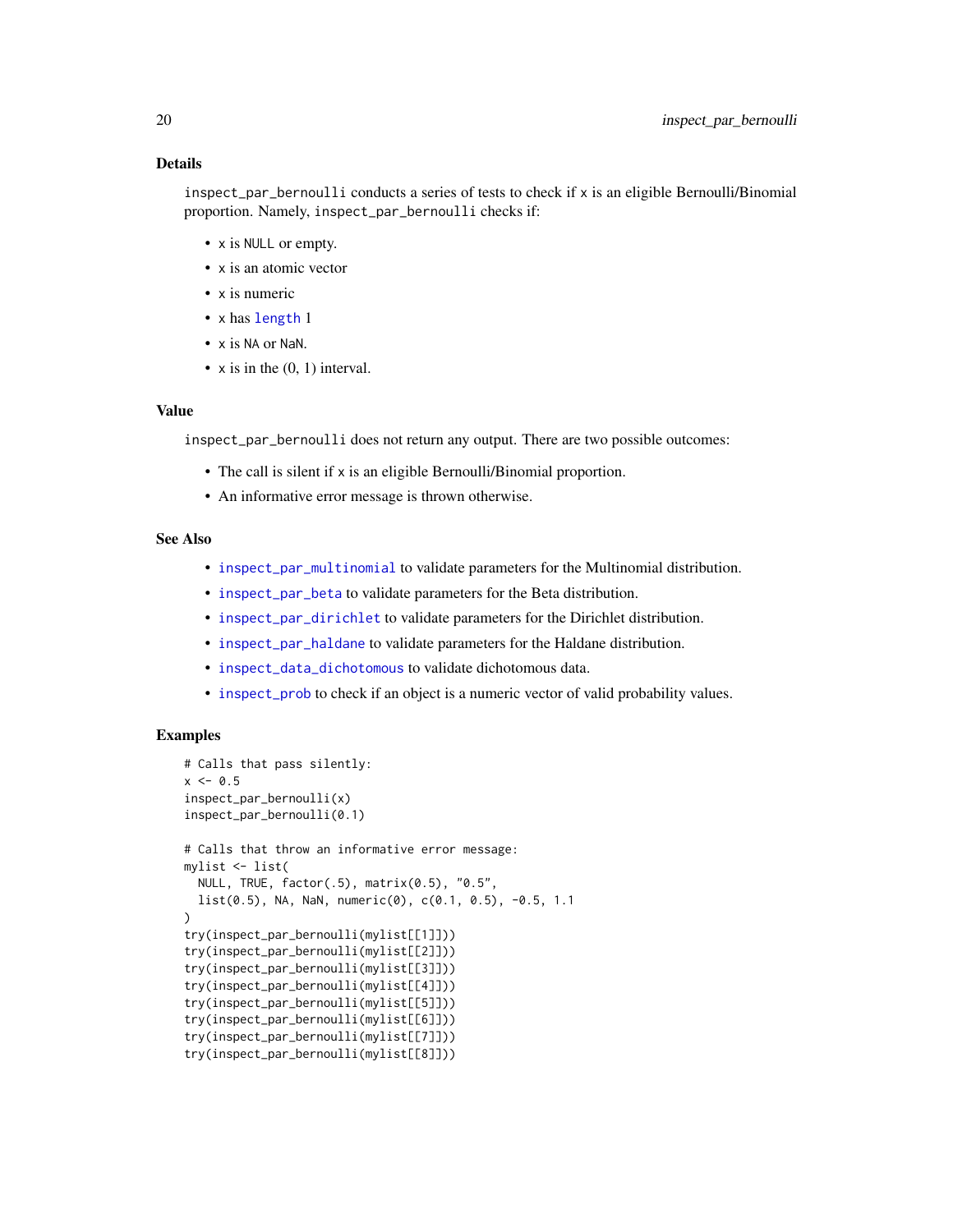```
try(inspect_par_bernoulli(mylist[[9]]))
try(inspect_par_bernoulli(mylist[[10]]))
try(inspect_par_bernoulli(mylist[[11]]))
try(inspect_par_bernoulli(mylist[[12]]))
```
<span id="page-20-1"></span>inspect\_par\_beta *Validate parameters for the Beta distribution*

# **Description**

inspect\_par\_beta checks if an object is an eligible vector of parameters for the Beta distribution. This can be useful to validate inputs, intermediate calculations or outputs in user-defined functions.

#### Usage

inspect\_par\_beta(x)

#### Arguments

x An arbitrary object.

#### Details

inspect\_par\_beta conducts a series of tests to check if x is an eligible vector of parameters for the Beta distribution. Namely, inspect\_par\_beta checks if:

- x is NULL or empty.
- x is an atomic vector
- x is numeric
- x has [length](#page-0-0) 2
- x has NA or NaN values.
- All elements of x are positive.

#### Value

inspect\_par\_beta does not return any output. There are two possible outcomes:

- The call is silent if x is an eligible vector of parameters for the Beta distribution.
- An informative error message is thrown otherwise.

# See Also

- [inspect\\_par\\_bernoulli](#page-18-1) to validate parameters for the Bernoulli/Binomial distribution.
- [inspect\\_par\\_multinomial](#page-24-1) to validate parameters for the Multinomial distribution.
- [inspect\\_par\\_dirichlet](#page-21-1) to validate parameters for the Dirichlet distribution.
- [inspect\\_par\\_haldane](#page-23-1) to validate parameters for the Haldane distribution.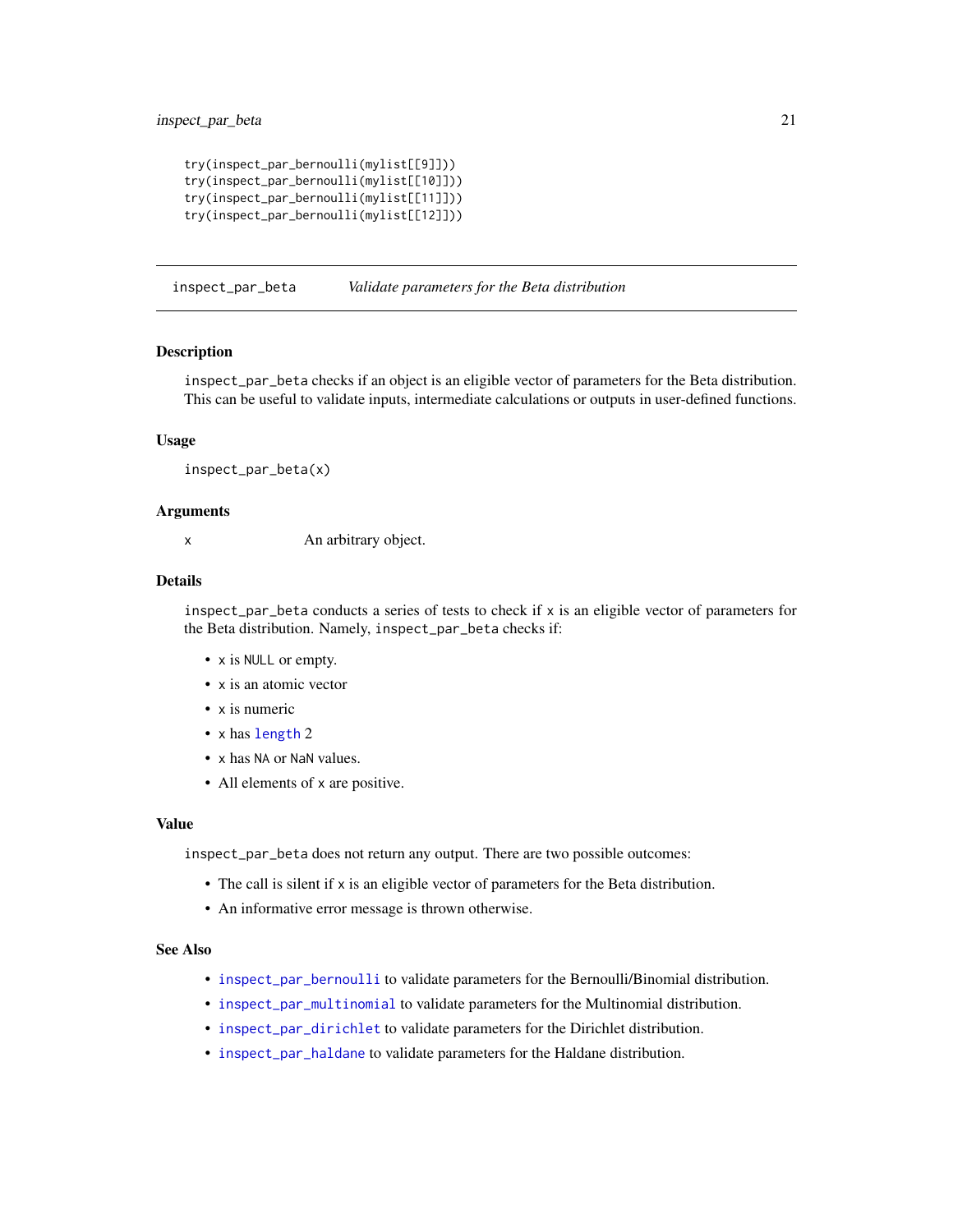# Examples

```
# Calls that pass silently:
x1 \leftarrow c(1, 1)x2 \leq -c(2, 5)inspect_par_beta(x1)
inspect_par_beta(x2)
# Calls that throw an informative error message:
mylist <- list(
  NULL, 1, factor(1, 1),
  matrix(c(1, 1)), c("1", "1"), list(1, 1), c(1, NA),
  c(1, \text{NaN}), c(TRUE, \text{FALSE}), numeric(0), c(-1, 1))
try(inspect_par_beta(mylist[[1]]))
try(inspect_par_beta(mylist[[2]]))
try(inspect_par_beta(mylist[[3]]))
try(inspect_par_beta(mylist[[4]]))
try(inspect_par_beta(mylist[[5]]))
try(inspect_par_beta(mylist[[6]]))
try(inspect_par_beta(mylist[[7]]))
try(inspect_par_beta(mylist[[8]]))
try(inspect_par_beta(mylist[[9]]))
try(inspect_par_beta(mylist[[10]]))
try(inspect_par_beta(mylist[[11]]))
```
<span id="page-21-1"></span>inspect\_par\_dirichlet *Validate parameters for the Dirichlet distribution*

# Description

inspect\_par\_dirichlet checks if an object is an eligible vector of parameters for the Dirichlet distribution. This can be useful to validate inputs, intermediate calculations or outputs in userdefined functions.

# Usage

```
inspect_par_dirichlet(x)
```
#### Arguments

x An arbitrary object.

# Details

inspect\_par\_dirichlet conducts a series of tests to check if x is an eligible vector of parameters for the Dirichlet distribution. Namely, inspect\_par\_dirichlet checks if:

- x is NULL or empty.
- x is an atomic vector

<span id="page-21-0"></span>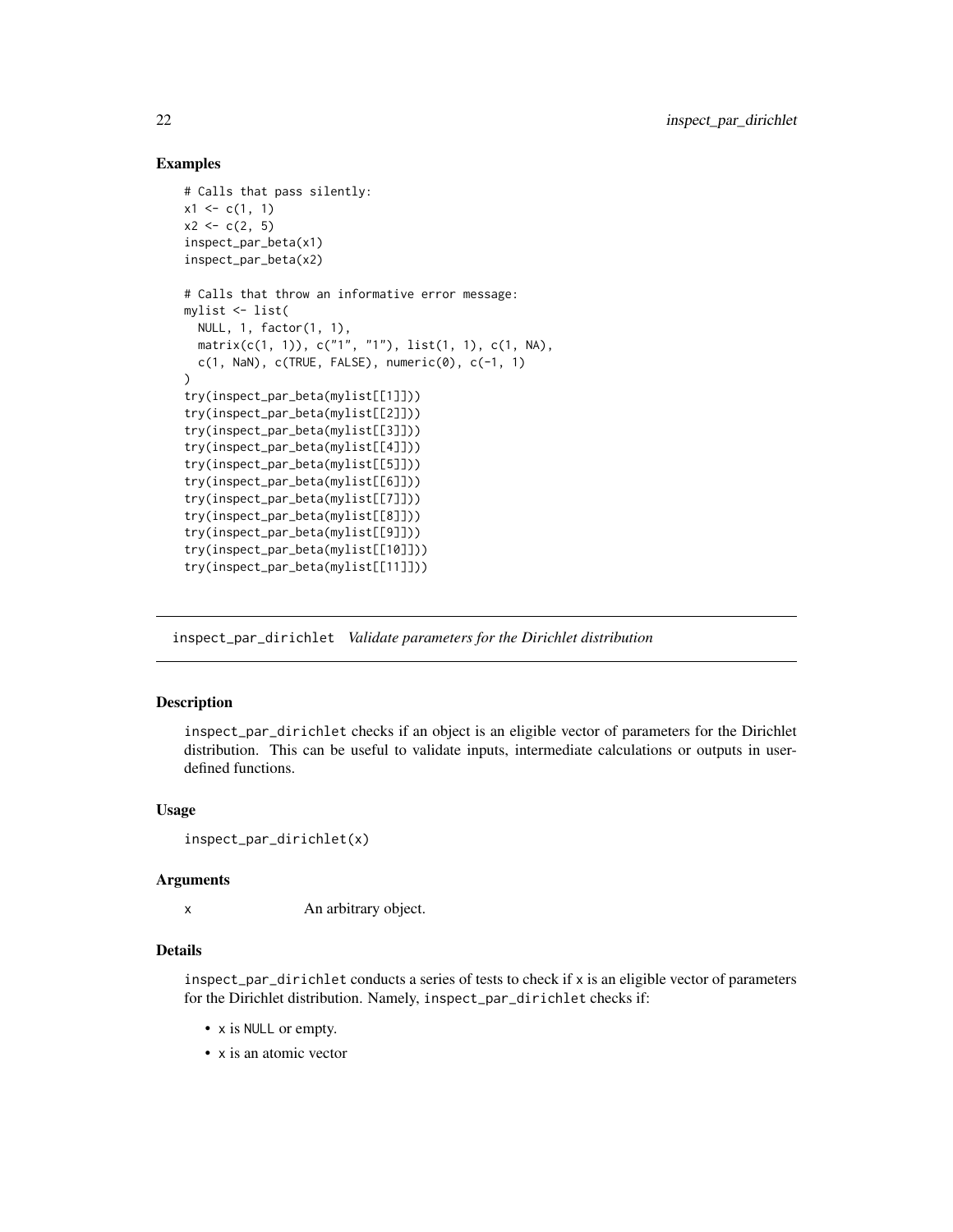- <span id="page-22-0"></span>• x is numeric
- x has NA or NaN values.
- All elements of x are positive.

inspect\_par\_dirichlet does not return any output. There are two possible outcomes:

- The call is silent if x is an eligible vector of parameters for the Dirichlet distribution.
- An informative error message is thrown otherwise.

# See Also

- [inspect\\_par\\_bernoulli](#page-18-1) to validate parameters for the Bernoulli/Binomial distribution.
- [inspect\\_par\\_multinomial](#page-24-1) to validate parameters for the Multinomial distribution.
- [inspect\\_par\\_beta](#page-20-1) to validate parameters for the Beta distribution.
- [inspect\\_par\\_haldane](#page-23-1) to validate parameters for the Haldane distribution.

```
# Calls that pass silently:
x1 \leftarrow c(1, 1, 1)x2 \leq -c(2, 5)inspect_par_dirichlet(x1)
inspect_par_dirichlet(x2)
# Calls that throw an informative error message:
mylist <- list(
 NULL, factor(1, 1, 1),
 matrix(c(1, 1, 1)), c("1", "1", "1"), list(1, 1, 1), c(1, NA),
 c(1, \text{NaN}, 1), c(TRUE, FALSE), numeric(0), c(-1, 1, 1))
try(inspect_par_dirichlet(mylist[[1]]))
try(inspect_par_dirichlet(mylist[[2]]))
try(inspect_par_dirichlet(mylist[[3]]))
try(inspect_par_dirichlet(mylist[[4]]))
try(inspect_par_dirichlet(mylist[[5]]))
try(inspect_par_dirichlet(mylist[[6]]))
try(inspect_par_dirichlet(mylist[[7]]))
try(inspect_par_dirichlet(mylist[[8]]))
try(inspect_par_dirichlet(mylist[[9]]))
try(inspect_par_dirichlet(mylist[[10]]))
```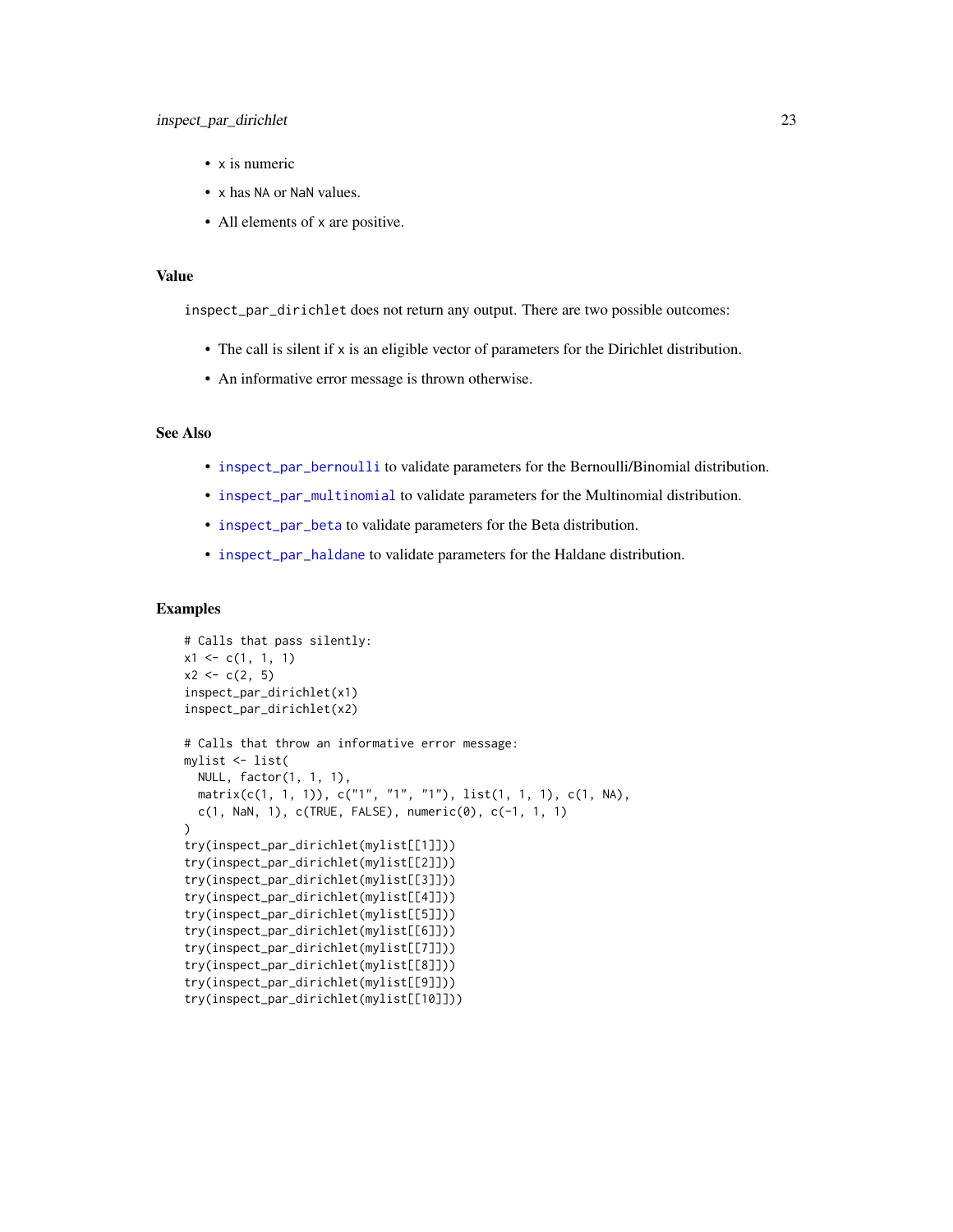<span id="page-23-1"></span><span id="page-23-0"></span>inspect\_par\_haldane *Validate parameters for the Haldane distribution*

# Description

inspect\_par\_haldane checks if an object is an eligible vector of parameters for the Haldane distribution. This can be useful to validate inputs, intermediate calculations or outputs in user-defined functions.

#### Usage

```
inspect_par_haldane(x)
```
#### Arguments

x An arbitrary object.

# Details

inspect\_par\_haldane conducts a series of tests to check if x is an eligible vector of parameters for the Haldane distribution. Namely, inspect\_par\_haldane checks if:

- x is NULL or empty.
- x is an atomic vector
- x is numeric
- x has NA or NaN values.
- All elements of x equal to 0.

# Value

inspect\_par\_haldane does not return any output. There are two possible outcomes:

- The call is silent if x is an eligible vector of parameters for the Haldane distribution.
- An informative error message is thrown otherwise.

#### See Also

- [inspect\\_par\\_bernoulli](#page-18-1) to validate parameters for the Bernoulli/Binomial distribution.
- [inspect\\_par\\_multinomial](#page-24-1) to validate parameters for the Multinomial distribution.
- [inspect\\_par\\_beta](#page-20-1) to validate parameters for the Beta distribution.
- [inspect\\_par\\_dirichlet](#page-21-1) to validate parameters for the Dirichlet distribution.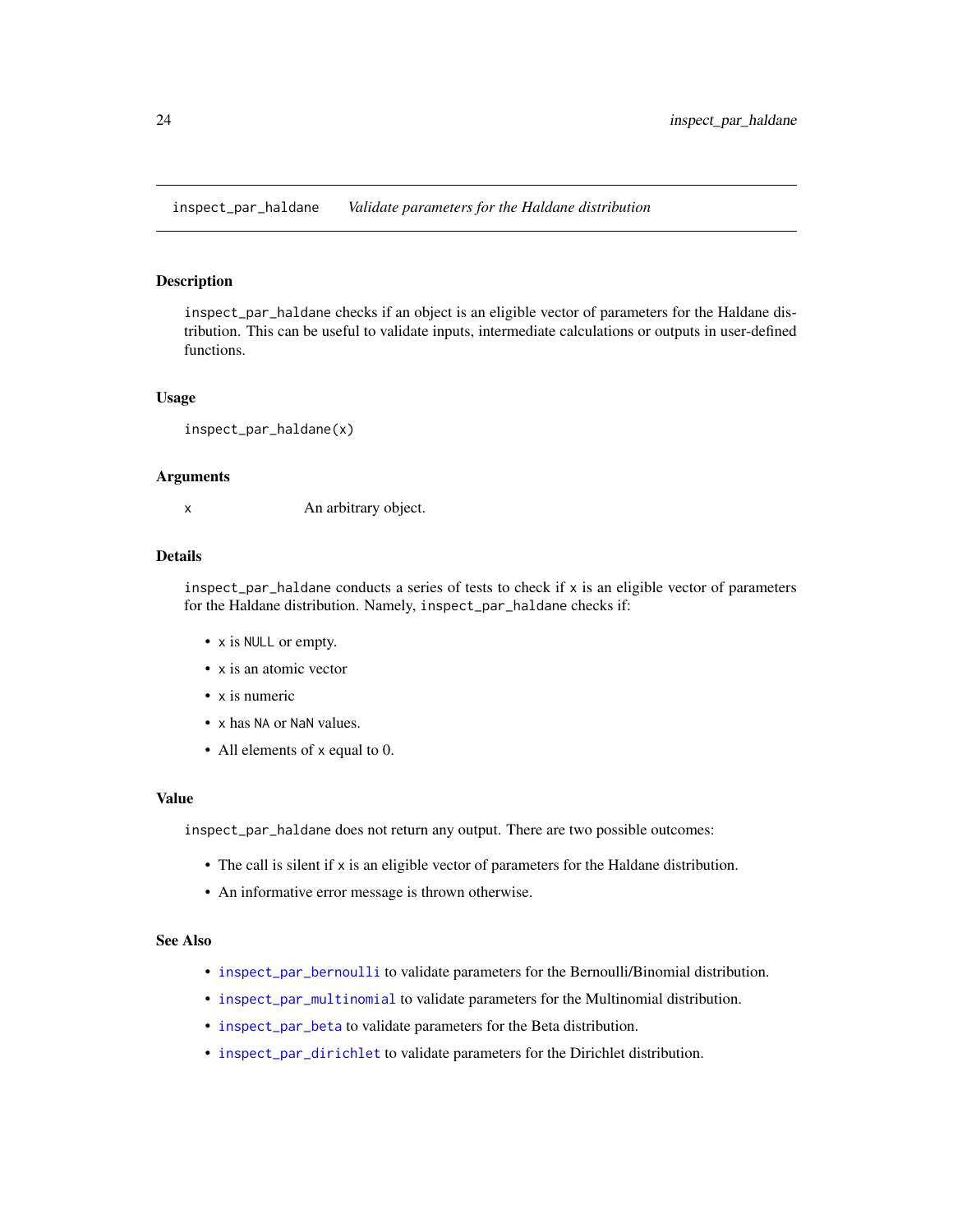# <span id="page-24-0"></span>Examples

```
# Calls that pass silently:
x1 \leftarrow c(0, 0, 0)x2 \leq -c(0, 0)inspect_par_haldane(x1)
inspect_par_haldane(x2)
# Calls that throw an informative error message:
mylist <- list(
  NULL, factor(0, 0, 0),
  matrix(c(0, 0, 0)), c("0", "0", "0"), list(0, 0, 0), c(0, NA),
  c(\emptyset, \text{NaN}, \emptyset), c(\text{TRUE}, \text{ FALSE}), numeric(\emptyset), c(1, \emptyset, \emptyset))
try(inspect_par_haldane(mylist[[1]]))
try(inspect_par_haldane(mylist[[2]]))
try(inspect_par_haldane(mylist[[3]]))
try(inspect_par_haldane(mylist[[4]]))
try(inspect_par_haldane(mylist[[5]]))
try(inspect_par_haldane(mylist[[6]]))
try(inspect_par_haldane(mylist[[7]]))
try(inspect_par_haldane(mylist[[8]]))
try(inspect_par_haldane(mylist[[9]]))
try(inspect_par_haldane(mylist[[10]]))
```
<span id="page-24-1"></span>inspect\_par\_multinomial

*Validate parameters for the Multinomial distribution*

#### Description

inspect\_par\_multinomial checks if an object is an eligible vector of Multinomial proportions. This can be useful to validate inputs, intermediate calculations or outputs in user-defined functions.

# Usage

```
inspect_par_multinomial(x)
```
#### Arguments

x An arbitrary object.

# Details

inspect\_par\_multinomial conducts a series of tests to check if x is an eligible vector of Multinomial proportions. Namely, inspect\_par\_multinomial checks if:

- x is NULL or empty.
- x is an atomic vector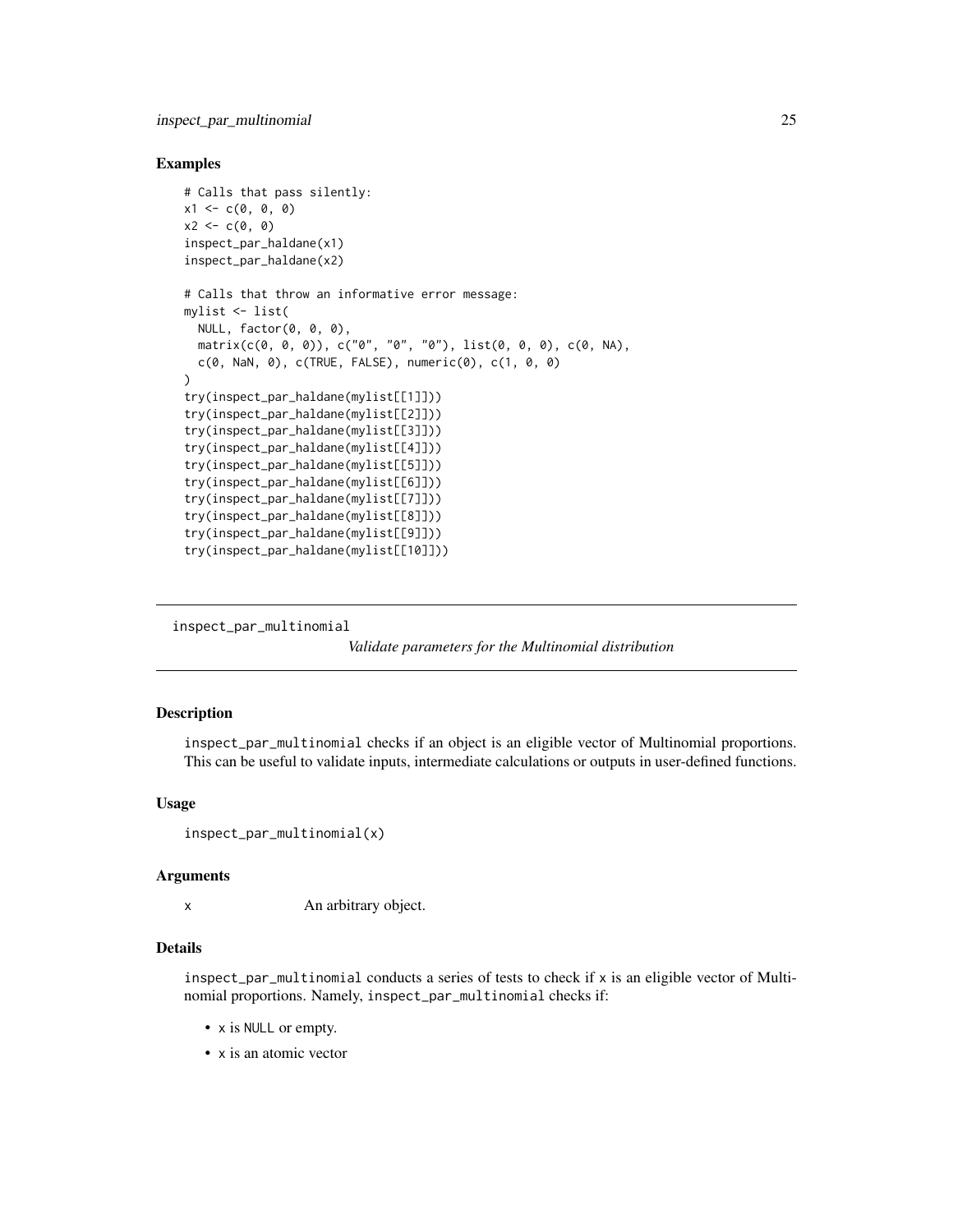- <span id="page-25-0"></span>• x is numeric
- x has NA or NaN values.
- All elements of x are in the  $(0, 1)$  interval.
- x sums to 1.

inspect\_par\_multinomial does not return any output. There are two possible outcomes:

- The call is silent if x is an eligible vector of Multinomial proportions.
- An informative error message is thrown otherwise.

# See Also

- [inspect\\_par\\_bernoulli](#page-18-1) to validate parameters for the Bernoulli/Binomial distribution.
- [inspect\\_par\\_beta](#page-20-1) to validate parameters for the Beta distribution.
- [inspect\\_par\\_dirichlet](#page-21-1) to validate parameters for the Dirichlet distribution.
- [inspect\\_par\\_haldane](#page-23-1) to validate parameters for the Haldane distribution.
- [inspect\\_data\\_categorical](#page-11-1) and [inspect\\_data\\_cat\\_as\\_dichotom](#page-13-1) to validate categorical data.
- [inspect\\_prob](#page-26-1) to check if an object is a numeric vector of valid probability values.

```
# Calls that pass silently:
x1 \leftarrow c(0.5, 0.5)x2 \le - rep(1 / 5, 5)
inspect_par_multinomial(x1)
inspect_par_multinomial(x2)
# Calls that throw an informative error message:
mylist <- list(
 NULL, TRUE, factor(0.5, 0.5),
 matrix(c(0.5, 0.5)), c("0.5", "0.5"), list(0.5, 0.5),
 c(0.9, NA), c(0.9, NaN), numeric(0), NA, c(0.9, 0.6), c(-0.1, 0.9))
try(inspect_par_multinomial(mylist[[1]]))
try(inspect_par_multinomial(mylist[[2]]))
try(inspect_par_multinomial(mylist[[3]]))
try(inspect_par_multinomial(mylist[[4]]))
try(inspect_par_multinomial(mylist[[5]]))
try(inspect_par_multinomial(mylist[[6]]))
try(inspect_par_multinomial(mylist[[7]]))
try(inspect_par_multinomial(mylist[[8]]))
try(inspect_par_multinomial(mylist[[9]]))
try(inspect_par_multinomial(mylist[[10]]))
try(inspect_par_multinomial(mylist[[11]]))
try(inspect_par_multinomial(mylist[[12]]))
```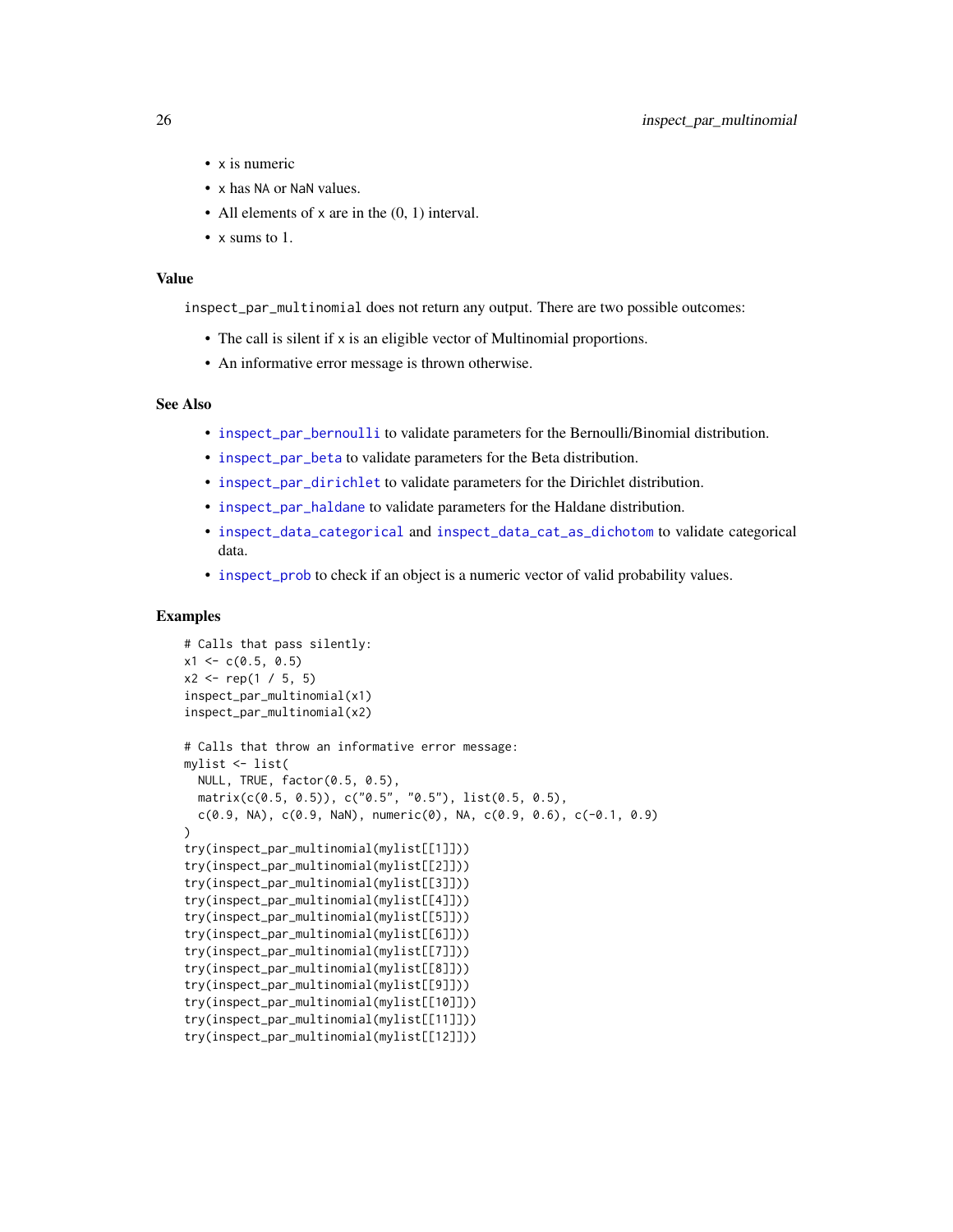<span id="page-26-1"></span><span id="page-26-0"></span>

# **Description**

inspect\_prob checks if an object is a numeric vector of valid probability values. This can be useful to validate inputs, intermediate calculations or outputs in user-defined functions.

#### Usage

inspect\_prob(x, allow\_nas = TRUE, warning\_nas = TRUE)

#### Arguments

| $\mathsf{x}$ | An arbitrary object.                                                                                                                                                           |
|--------------|--------------------------------------------------------------------------------------------------------------------------------------------------------------------------------|
| allow_nas    | Logical value. If TRUE then NA and NaN values in $x$ are allowed. If FALSE,<br>execution is stopped and an error message is thrown in case there are NA or NaN<br>values in x. |
| warning_nas  | Logical value. If TRUE then the presence of NA or NaN values in x generates a<br>warning message. NA and NaN values pass silently otherwise (if allow_nas is<br>set to TRUE).  |

# Details

inspect\_prob conducts a series of tests to check if x is a numeric vector of valid probability values. Namely, inspect\_prob checks if:

- x is NULL or empty.
- x is an atomic vector.
- x is numeric.
- x has NA or NaN values.
- The values of x are in the [0, 1] interval.

#### Value

inspect\_prob does not return any output. There are three possible outcomes:

- The call is silent if:
	- $x$  is a numeric vector of valid probability values and there are no NA or NaN values in x.
	- $x$  is a numeric vector of valid probability values, there are some NA or NaN values in x, allow\_nas is set to TRUE and warning\_nas is set to FALSE.
- An informative warning message is thrown if x is a numeric vector of valid probability values, there are some NA or NaN values in x and both allow\_nas and warning\_nas are set to TRUE.
- An informative error message is thrown and the execution is stopped if:
	- x is not a numeric vector of valid probability values.
	- x is a numeric vector of valid probability values, there are some NA or NaN values in x and allow\_nas is set to FALSE.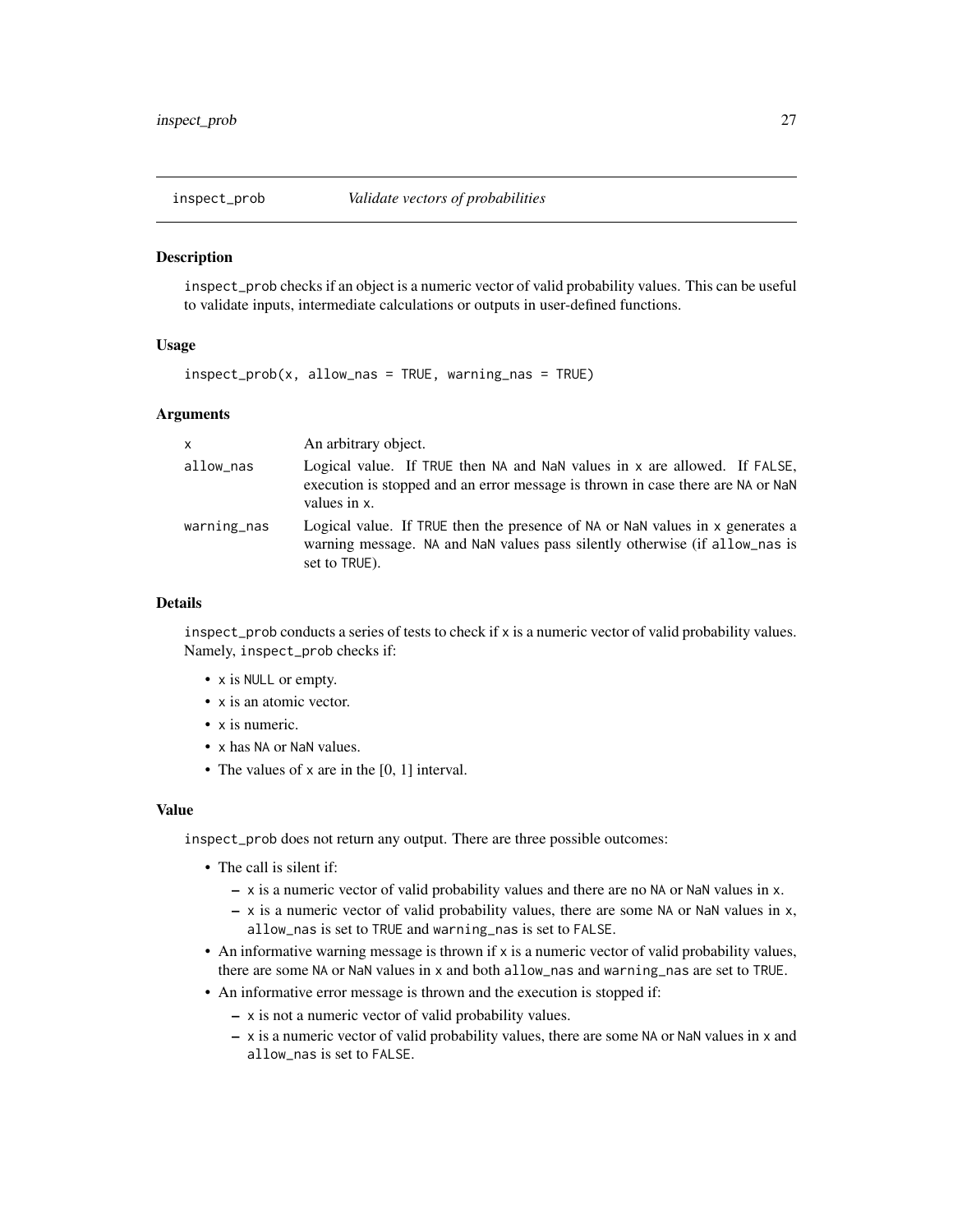# <span id="page-27-0"></span>See Also

- [inspect\\_par\\_bernoulli](#page-18-1) to check if an object is a valid Bernoulli/Binomial proportion.
- [inspect\\_par\\_multinomial](#page-24-1) to check if an object is a numeric vector of valid Multinomial proportions.

# Examples

```
# Calls that pass silently:
x1 \leftarrow c(0.1, 0.2, 0.3, 0.4, 0.5)x2 \leq -c(0.1, 0.2, 0.3, 0.4, 0.5, NA)inspect_prob(x1)
inspect_prob(x2, warning_nas = FALSE)
inspect_prob(x2, allow_nas = TRUE, warning_nas = FALSE)
# Calls that throw an informative warning message:
y \leq c(0.1, 0.2, NA, 0.4, 0.5)try(inspect_prob(y))
try(inspect_prob(y, allow_nas = TRUE))
try(inspect_prob(y, allow_nas = TRUE, warning_nas = TRUE))
# Calls that throw an informative error message:
z1 \leftarrow c(-0.9, 0, 0.1, 0.2, 0.3, 0.4, 0.5)try(inspect_prob(z1))
z2 <- c(NA, 0, 0.1, 0.2, 0.3, 0.4, 0.5)
try(inspect_prob(z2, allow_nas = FALSE))
mylist <- list(
  NULL, TRUE, factor(.5), matrix(0.5),
  "0.5", list(0.5), NA, NaN, numeric(0), 1.1, -0.5
)
try(inspect_prob(mylist[[1]]))
try(inspect_prob(mylist[[2]]))
try(inspect_prob(mylist[[3]]))
try(inspect_prob(mylist[[4]]))
try(inspect_prob(mylist[[5]]))
try(inspect_prob(mylist[[6]]))
try(inspect_prob(mylist[[7]]))
try(inspect_prob(mylist[[8]]))
try(inspect_prob(mylist[[9]]))
try(inspect_prob(mylist[[10]]))
try(inspect_prob(mylist[[11]]))
```
<span id="page-27-1"></span>inspect\_true\_or\_false *Validate non-missing logical values*

#### Description

inspect\_true\_or\_false checks if an object is a non-missing logical vector of [length](#page-0-0) 1. This can be useful to validate inputs in user-defined functions.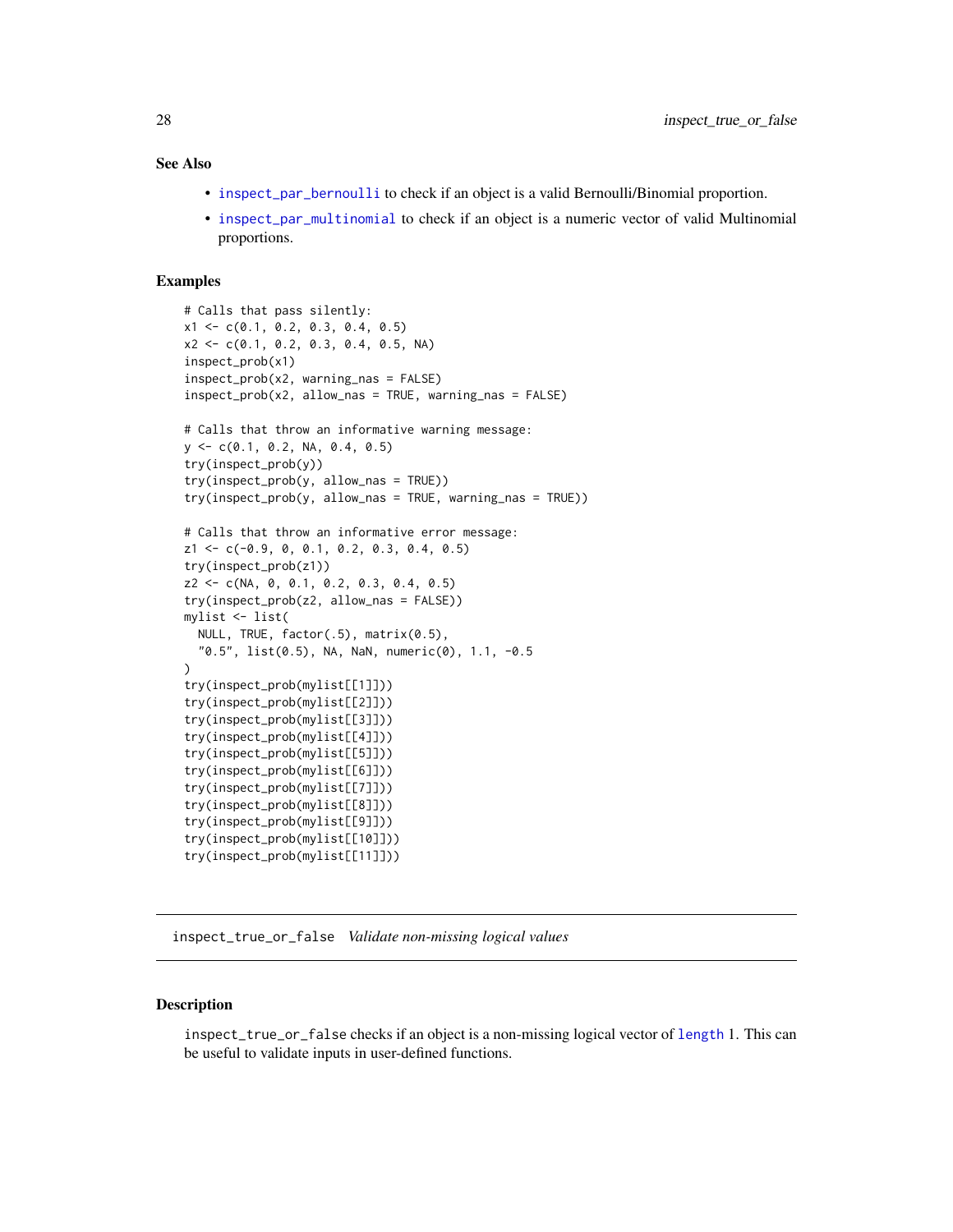```
inspect_true_or_false 29
```
# Usage

inspect\_true\_or\_false(x)

#### Arguments

x An arbitrary object.

# Details

inspect\_true\_or\_false conducts a series of tests to check if x is a non-missing logical vector of [length](#page-0-0) 1. Namely, inspect\_true\_or\_false checks if:

- x is NULL or empty.
- x is an atomic vector of [length](#page-0-0) 1.
- The [typeof](#page-0-0) x is logical.
- x is NA or NaN.

# Value

inspect\_true\_or\_false does not return any output. There are two possible scenarios:

- The call is silent if x is a non-missing logical vector of [length](#page-0-0) 1.
- An informative error message is thrown otherwise.

# See Also

- [inspect\\_character](#page-8-1) to validate character vectors.
- [inspect\\_character\\_match](#page-9-1) to validate character vectors with predefined allowed values.

```
# Calls that pass silently:
x < - TRUE
y <- FALSE
inspect_true_or_false(x)
inspect_true_or_false(y)
# Calls that throw informative error messages:
mylist <- list(NULL, NA, NaN, 1, 0, "TRUE")
try(inspect_true_or_false(mylist[[1]]))
try(inspect_true_or_false(mylist[[2]]))
try(inspect_true_or_false(mylist[[3]]))
try(inspect_true_or_false(mylist[[4]]))
try(inspect_true_or_false(mylist[[5]]))
try(inspect_true_or_false(mylist[[6]]))
```